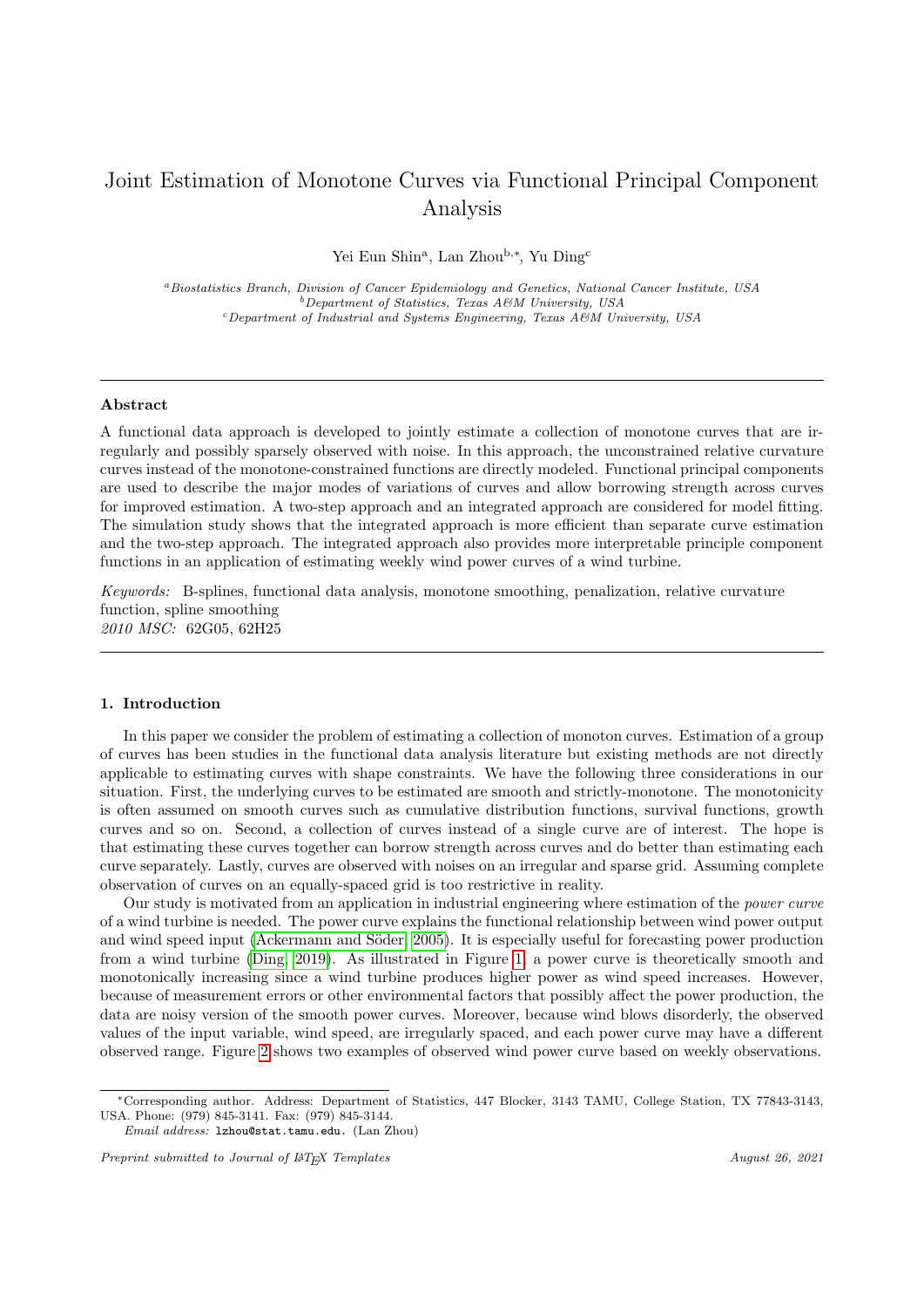

<span id="page-1-0"></span>Figure 1: A nominal wind power curve. A turbine starts power production at the cut-in speed, reaches its full operation at the rated speed, and stops producing power at and beyond the cut-out speed. Power outputs are normalized by the rated power.

Estimation of single monotone curves has been studied extensively in the statistics literature. Existing spline-based approaches either use constrained coefficients estimation or use constrained optimization techniques; see [Ramsay](#page-14-1) [\(1988\)](#page-14-1), [Kelly and Rice](#page-14-2) [\(1990\)](#page-14-2), [Zhang](#page-14-3) [\(2004\)](#page-14-3), and [Pya and Wood](#page-14-4) [\(2015\)](#page-14-4). Through a reparametrization, [Ramsay](#page-14-5) [\(1998\)](#page-14-5) developed another spline-based approach that is constraint-free on spline coefficients and does not rely on constrained optimization. Local polynomial kernel methods for estimating single monotone curves include [Hall and Huang](#page-14-6) [\(2001\)](#page-14-6), Hall and Müller [\(2003\)](#page-14-7) and [Mammen and Yu](#page-14-8) [\(2007\)](#page-14-8).

[Ramsay](#page-14-5) [\(1998\)](#page-14-5) proposed to estimate the so-called relative curvature curve instead of a monotone curve directly. His approach has an advantage of converting the problem of estimating a constrained function into that of estimating an unconstrained function. Nevertheless, that approach is designed to estimate a single monotone curve while we aim to estimate a collection of monotone curves sharing similar shapes. In particular, we would like to borrow strength across different curves during estimation. For example, when a curve is only partially-observed as in Figure [2\(](#page-2-0)b), details of the curve when reaching the rated power output at high wind speed would be hardly recognized if the curve is estimated alone.

We thus aim at the joint estimation of a collection of monotone curves, rather than the one-by-one estimation. To that end, we make use of the concept of functional principal component analysis (fPCA), which is broadly used to represent multiple curves by a few key functions: a mean function and several leading principal component functions. The individual characteristics of each curve can also be preserved through principal component scores. By doing so, an incompletely observed curve such as Figure [2\(](#page-2-0)b) can borrow the information from entire data; therefore, its estimated curve would have a reasonable shape as other curves.

The traditional approach of fPCA is defined similarly as the classical multivariate principal component analysis (PCA) but merely a summation changes into an integration [\(Ramsay, 2006\)](#page-14-9). See also [Rao](#page-14-10) [\(1958\)](#page-14-10), [Besse and Ramsay](#page-13-1) [\(1986\)](#page-13-1), [Castro et al.](#page-14-11) [\(1986\)](#page-14-11) and [Jones and Rice](#page-14-12) [\(1992\)](#page-14-12). However, this traditional approach is limited to the case that all curves are completely observed at an equally-spaced grid. Even though one can project the data on a common grid and then apply the traditional approach, but it is not the best way to utilize the data. To overcome the drawbacks of traditional fPCA, [James et al.](#page-14-13) [\(2000\)](#page-14-13), [Rice and Wu](#page-14-14) [\(2001\)](#page-14-14), [Zhou et al.](#page-14-15) [\(2008\)](#page-14-15) and [Guo et al.](#page-14-16) [\(2015\)](#page-14-16) developed spline-based approaches for sparsely and irregularly sampled curves. On the other hand, [Besse et al.](#page-13-2) [\(1997\)](#page-13-2), [Staniswalis and Lee](#page-14-17) [\(1998\)](#page-14-17) and [Yao et al.](#page-14-18) [\(2005\)](#page-14-18) proposed kernel-based approaches for functional data modeling on an irregular grid. In this paper, we adopt a spline-based approach as aforementioned and particularly the idea of the reduced-rank model that [James](#page-14-13) [et al.](#page-14-13) [\(2000\)](#page-14-13) suggested. While most fPCA techniques are developed for general curves without any shape constraints, we in this paper propose a fPCA model for monotone-constrained curves that has not been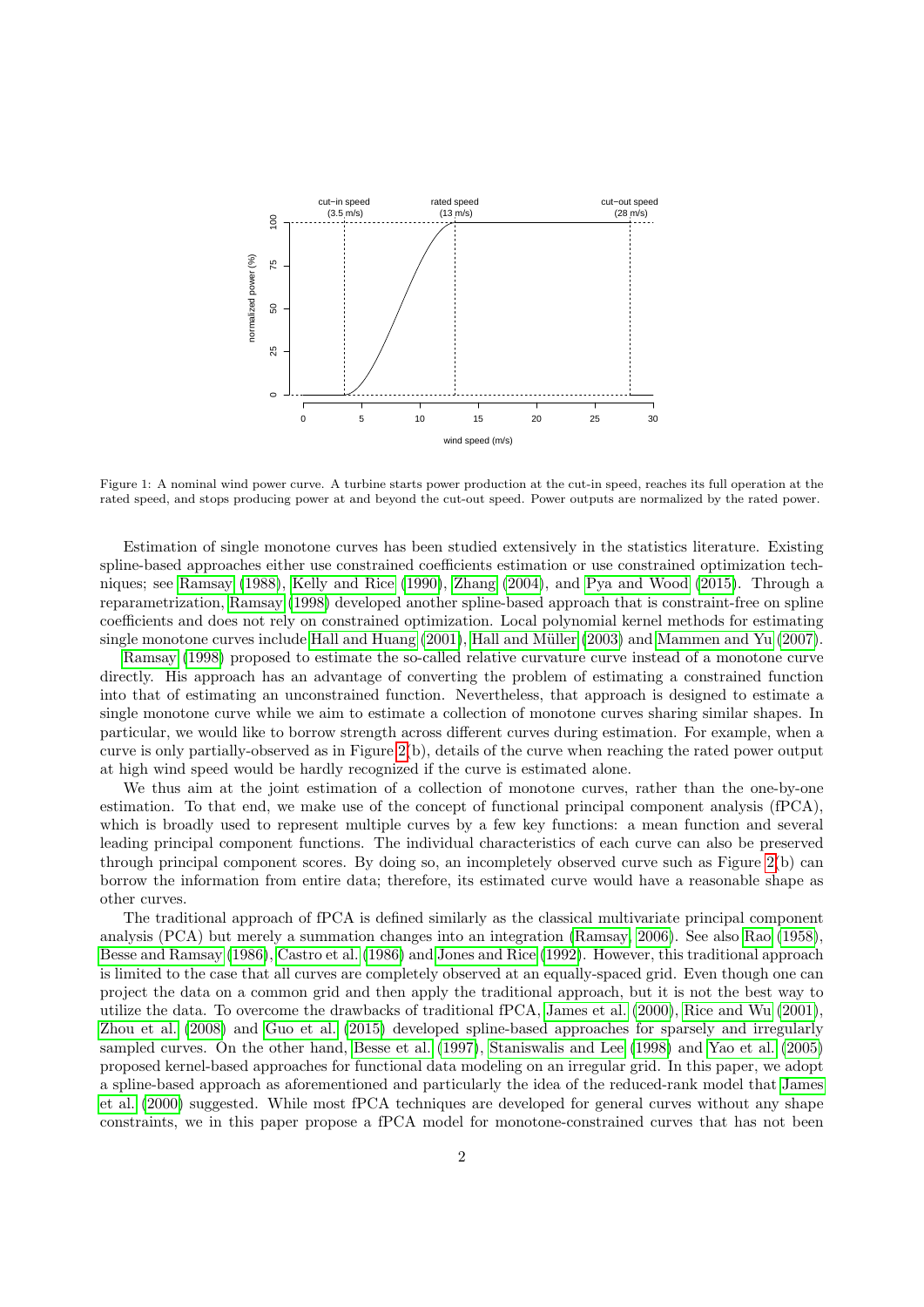

<span id="page-2-0"></span>Figure 2: Weekly power curves from the cut-in speed to the rated speed (the strictly monotonically increasing range).

developed.

We study two approaches for the joint estimation of monotone curves via fPCA; we call them a two-step and an integrated approach, respectively. Both target the same structure in a functional model framework, however, the procedures for estimating unknown functions in the proposed model differ. The two-step approach simply performs existing two methods in a row; it first estimates a relative curvature for each monotone curve as suggested by [Ramsay](#page-14-5) [\(1998\)](#page-14-5), and then, the classical fPCA is applied to the estimated relative curvatures. On the other hand, the integrated approach is indeed a primary method we want to recommend, which estimates all of the spline coefficients in the proposed model simultaneously. Unlike the two-step approach, the integrated approach provides one unified algorithm.

The remainder of the paper is structured as follows. In Section [2,](#page-2-1) we review [Ramsay](#page-14-5) [\(1998\)](#page-14-5) to describe how to estimate a single monotone curve as well as its relative curvature and introduce the necessary background. In Section [3,](#page-4-0) we propose a fPCA model for a collection of monotone curves and develop two approaches to estimate model parameters. Section [4](#page-8-0) presents a simulation study to compare the performances of several approaches: the Ramsay's approach, the two-step approach and the integrated approach. All approaches are applied to estimate power curves for a wind turbine in Section [5.](#page-11-0) The R code for producing the numerical results in the paper are available at https://github.com/syeeun/jointmono.

#### <span id="page-2-1"></span>2. Estimation of a Monotone Curve

Consider the problem of estimating a function which belongs to the *class of monotone curves*  $M$  that consists of functions  $m$  that satisfy the following conditions,

- 1.  $\log Dm$  is differentiable;
- 2.  $D \log Dm = D^2m/Dm$  is Lebesgue square integrable,

where  $D<sup>r</sup>$  refers to a differential operator of order r. These conditions ensure that m is strictly monotonically increasing  $(-m)$  is strictly monotonically decreasing) and its first derivative is smooth and finite almost everywhere. [Ramsay](#page-14-5) [\(1998\)](#page-14-5) showed that the functions in this class can be represented by a simple linear differential equation as

<span id="page-2-2"></span>
$$
m = \beta_0 + \beta_1 D^{-1} \exp D^{-1} w,\tag{1}
$$

where  $\beta_0$  and  $\beta_1$  are arbitrary constants and w is a Lebesgue square integrable function such that  $w =$  $D^2m/Dm$ . The function w can be interpreted as the *relative curvature* of m, i.e., the size of the curvature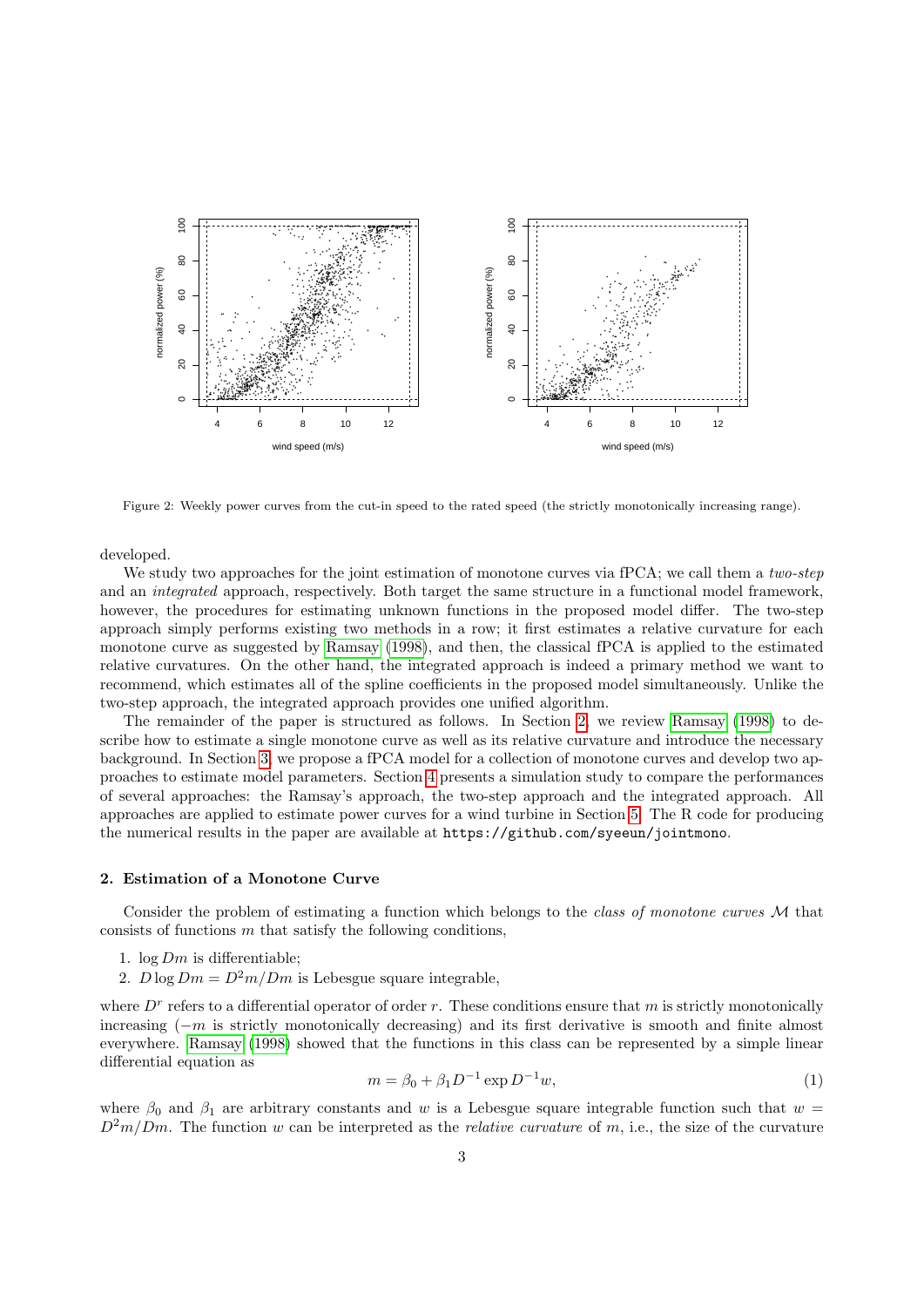

<span id="page-3-1"></span>Figure 3: Examples of relative curvatures w and monotone curves  $m$ . See how monotone curves look like according to their corresponding relative curvatures.

 $D^2m$  relative to the slope Dm. The equation [\(1\)](#page-2-2) can also be written explicitly using integrals as

<span id="page-3-0"></span>
$$
m(t) = \beta_0 + \beta_1 \int_{\tau_0}^t \exp \int_{\tau_0}^s w(u) \, \mathrm{d}u \, \mathrm{d}s. \tag{2}
$$

See [Ramsay](#page-14-5) [\(1998\)](#page-14-5) and [Ramsay](#page-14-9) [\(2006\)](#page-14-9) for details about this monotone function representation.

We would like to point out that the relative curvature w in  $(1)$  and  $(2)$  indicates the particular shape of monotone curve m. Figure [3](#page-3-1) illustrates four examples of monotone curves and their relative curvatures. In the case of constant relative curvatures as in (a) and (b), their explicit forms of  $m$  are available; zero  $w(t) = 0$  leads a straight line  $m(t) = t$ , while non-zero constant  $w(t) = c$  corresponds to an exponentially increasing curve  $m(t) = 1/c \exp(ct)$ . More complicated shapes of monotone curves can also be represented by a certain form of relative curvature curves as shown in (c) and (d); there are no explicit forms of  $m$ , though. In addition, when  $w$  is continuous, inflection points, at where a curve changes from concave to convex or vice versa, can be found by solving  $w(t) = 0$ . We set  $\beta_0 = 0$  and  $\beta_1 = 1$  in the figure to describe curves in a clear way.

<span id="page-3-3"></span>Now we turn to the estimation problem. For monotone curve  $m \in \mathcal{M}$ , suppose its noisy observations satisfy

<span id="page-3-2"></span>
$$
y(t_j) = m(t_j) + \epsilon_j, \qquad j = 1, \dots, n,
$$
\n(3)

where  $\epsilon_j$  is a zero-mean random noise, and n is the total number of observations. Denote the vector of observations by  $Y = (y(t_1), \ldots, y(t_n))$ . According to [Ramsay](#page-14-5) [\(1998\)](#page-14-5), an estimate of m is obtained by maximizing the penalized least squares criterion

$$
F_{\lambda}(\mathbf{Y}|\beta_0, \beta_1, w) = n^{-1} \sum_{j=1}^n \{y(t_j) - m(t_j)\}^2 + \lambda \int_{\tau_0}^{\tau_1} w^2(t) dt,
$$
\n(4)

where  $\lambda$  is a smoothing parameter, and  $\tau_0$  and  $\tau_1$  are the lower and upper limit of t. Here, the roughness penalty is applied to the relative curvature function  $w = m''/m'$ , not to the second derivative m''. This ensures the smoothness of the relative curvature function w as well as the smoothness of the unknown monotone curve m. See Section 3 of [Ramsay](#page-14-5) [\(1998\)](#page-14-5) for more discussions.

Instead of estimating m directly, we estimate the relative curvature function w through basis expansion. Specifically, w is represented as a member of a q-dimensional space of spline functions, such that  $w(t)$  =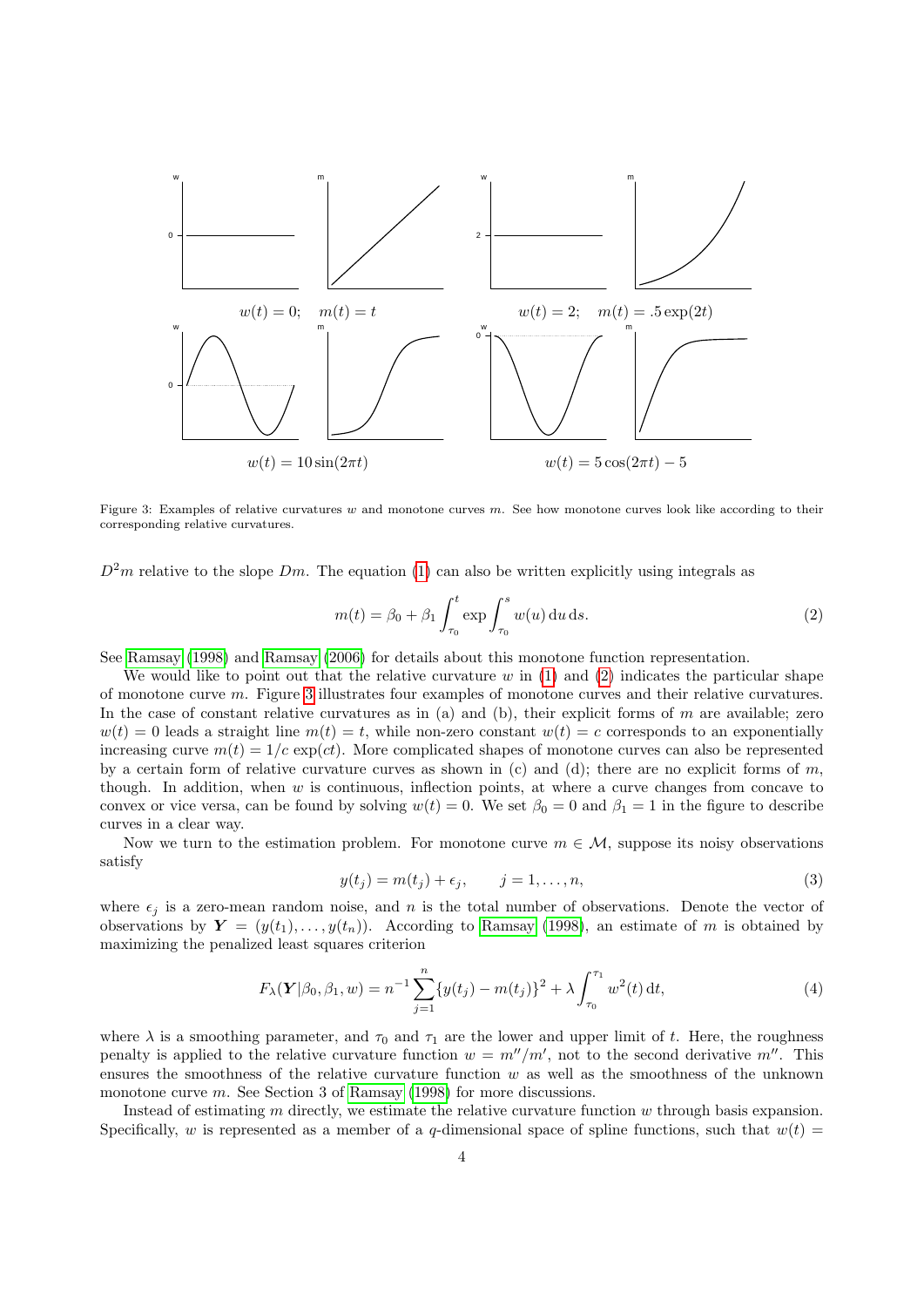$\mathbf{b}(t)^T \theta$ , where  $\mathbf{b}(t) = (b_1(t), \ldots, b_q(t))^T$  is a vector of spline basis functions and  $\mathbf{\theta} = (\theta_1, \ldots, \theta_q)^T$  is a vector of spline coefficients. In general, the basis expansion is only an approximation. However, when w is a smooth function, the approximation is good if a sufficiently large  $q$  is used [\(De Boor, 2001\)](#page-14-19).

Following the spline basis expansion of  $w$ , the monotone curve  $m$  is represented as

<span id="page-4-4"></span><span id="page-4-1"></span>
$$
m(t) = \beta_0 + \beta_1 \int_{\tau_0}^t \exp \int_{\tau_0}^s \boldsymbol{b}(u)^T \boldsymbol{\theta} \, \mathrm{d}u \, \mathrm{d}s,\tag{5}
$$

and hence, the problem of estimating the monotone function  $m$  becomes the problem of estimating parameters  $\beta_0$ ,  $\beta_1$  and  $\theta$ . The fitting criterion [\(4\)](#page-3-2) can be written in a vector-matrix form as

$$
F_{\lambda}(\mathbf{Y}|\beta_0, \beta_1, \boldsymbol{\theta}) = n^{-1} \sum_{j=1}^n \left\{ y(t_j) - \beta_0 - \beta_1 \int_{\tau_0}^{t_j} \exp \int_{\tau_0}^s \boldsymbol{b}(u)^T \boldsymbol{\theta} \, du \, ds \right\}^2 + \lambda \, \boldsymbol{\theta}^T \boldsymbol{\Omega} \boldsymbol{\theta},\tag{6}
$$

where  $\Omega = \int_{\tau_0}^{\tau_1} b(t) b(t)^T dt$ . To minimize the criterion [\(6\)](#page-4-1), an iterative Fisher scoring procedure is performed for the basis coefficients  $\theta$ , and  $\beta_0$  and  $\beta_1$  are updated by ordinary linear regression at each iteration. The smoothing parameter  $\lambda$  may be chosen by cross-validation techniques. For more details about this fitting algorithm, see section 3.1 of [Ramsay](#page-14-5) [\(1998\)](#page-14-5). With the estimated parameters  $\hat{\beta}_0$ ,  $\hat{\beta}_1$  and  $\hat{\theta}$ , the fitted monotone curve is

$$
\hat{m}(t) = \hat{\beta}_0 + \hat{\beta}_1 \int_{\tau_0}^t \exp \int_{\tau_0}^s \hat{w}(u) \, \mathrm{d}u \, \mathrm{d}s,
$$

where  $\hat{w}(t) = \mathbf{b}(t)^T \hat{\boldsymbol{\theta}}$ .

#### <span id="page-4-0"></span>3. Joint Estimation of Monotone Curves

Our study primarily aims at estimating a collection of monotone curves, rather than a single monotone curve. Section [3.1](#page-4-2) proposes a functional model that can represent a collection of monotone curves. Two approaches for estimating the proposed model are presented in Section [3.2](#page-4-3) and Section [3.3.](#page-6-0)

### <span id="page-4-2"></span>3.1. Modelling a collection of monotone curves

Consider a collection of M functions in the class of monotone curves,  $\{m_i \in \mathcal{M} \mid i = 1, \ldots, M\}$ . Suppose observations of a function  $m_i$  have the same structure as  $(3)$ , while each  $m_i$  is observed at a possibly different set of t in a common fixed interval  $[\tau_0, \tau_1]$ . Precisely, an observation of  $m_i$  at  $t_{ij}$  is given by

<span id="page-4-5"></span>
$$
y_i(t_{ij}) = m_i(t_{ij}) + \epsilon_{ij}, \qquad j = 1, \dots, n_i,
$$
\n
$$
(7)
$$

where  $n_i$  denotes the number of observations for the *i*-th curve. Following (refeqn:ramsay2), each  $m_i$  is expressed via a relative curvature function  $w_i$  such that

<span id="page-4-6"></span>
$$
m_i(t) = \beta_{0i} + \beta_{1i} \int_{\tau_0}^t \exp \int_{\tau_0}^s w_i(u) \, \mathrm{d}u \, \mathrm{d}s,\tag{8}
$$

where  $\tau_0$  is a common lower limit of integration. In practice, it is natural to choose  $\tau_0$  and  $\tau_1$  respectively as the minimum and maximum of the observation points  $t_{ij}$ 's from all M functions.

#### <span id="page-4-3"></span>3.2. Two-step approach

The two-step approach literally estimates model parameters in the following two steps.

First, we fit a single monotone curve model [\(5\)](#page-4-4) for each curve by applying the approach described in Section [2.](#page-2-1) Then, we obtain a collection of individually-fitted monotone curves denoted as

$$
\tilde{m}_i(t) = \hat{\beta}_{0i} + \hat{\beta}_{1i} \int_{\tau_0}^t \exp \int_{\tau_0}^s \tilde{w}_i(u) \, \mathrm{d}u \, \mathrm{d}s,
$$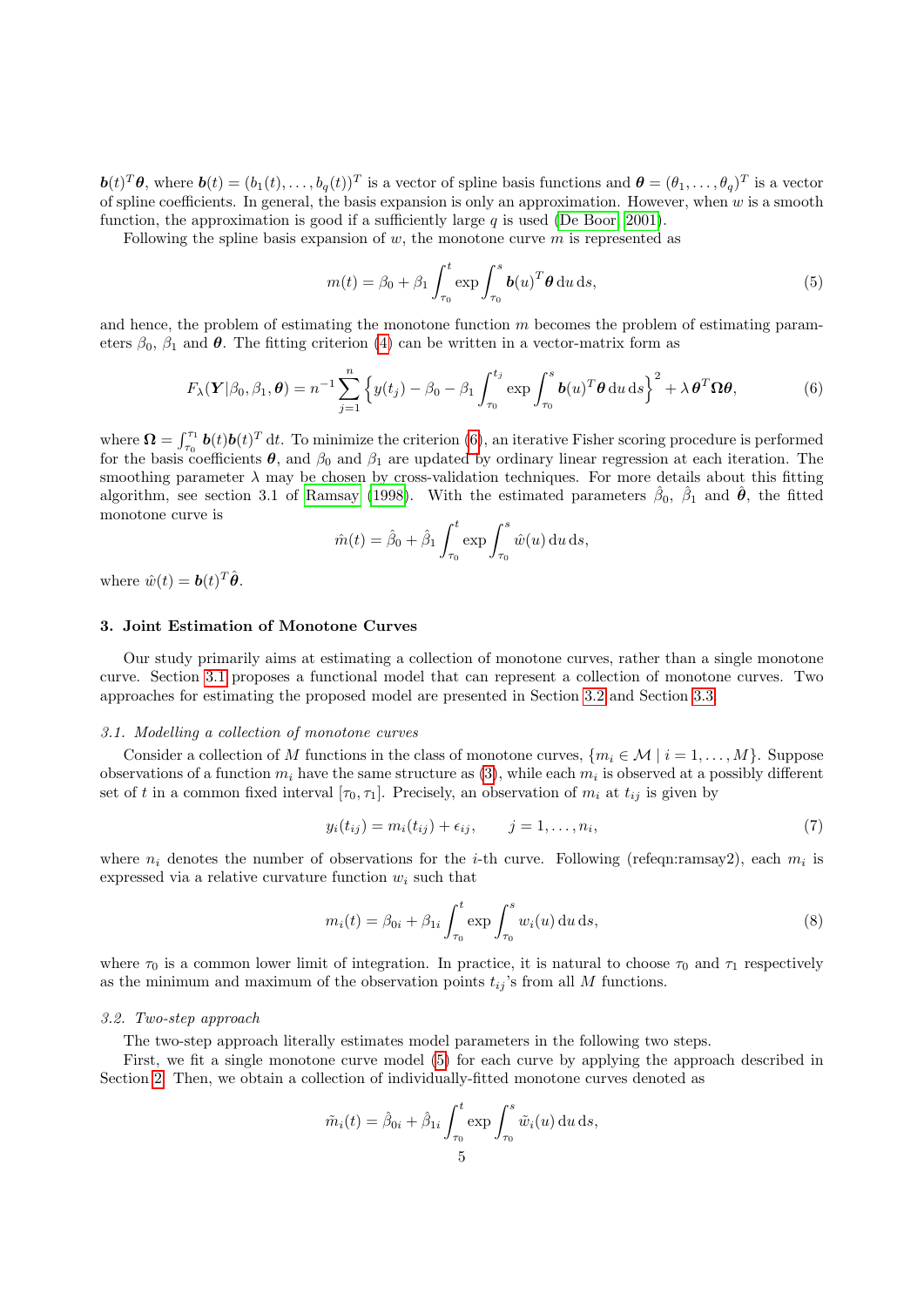where  $\tilde{w}_i(t) = \boldsymbol{b}(t)^T \tilde{\boldsymbol{\theta}_i}$  with the estimated parameters  $\hat{\beta}_{0i}$  and  $\hat{\beta}_{1i}$ , and the estimated basis coefficients  $\tilde{\boldsymbol{\theta}_i}$ for  $i \in \{1, ..., M\}$ .

Second, we discretize each of the fitted relative curvature functions  $\{\tilde{w}_i \mid i = 1, \ldots, M\}$  on a sufficiently dense grids  $(\nu_1,\ldots,\nu_G)$  in the range  $(\tau_0,\tau_1)$ ; that is  $\tau_0 \leq \nu_1 < \ldots < \nu_G \leq \tau_1$  for a moderate size G and  $\nu_{j+1} - \nu_j = \nu_j - \nu_{j-1}$  for any  $j \in \{2, ..., G-1\}$ . Then, we treat the *augmented* data, denoted by  $\{\tilde{w}_i(\nu_j) \mid j = 1, \ldots, G; i = 1, \ldots, M\}$ , as if they were equidistantly and completely observed data. We finally fit the augmented data with the reduced rank model proposed in [James et al.](#page-14-13) [\(2000\)](#page-14-13).

To be specific about the reduced rank model, we assume that for a fixed i,  $\{\tilde{w}_i(\nu_i) \mid j = 1, \ldots, G\}$  are observed trajectories of a smooth function  $w_i$ , that is

<span id="page-5-2"></span><span id="page-5-0"></span>
$$
\tilde{w}_i(\nu_j) = w_i(\nu_j) + \zeta_{ij},\tag{9}
$$

where  $\zeta_{ij} \sim \mathcal{N}(0,\xi^2)$ , and  $w_i$  is represented by a mean function  $\mu(t)$  plus a linear combination of a common set of functions  $\boldsymbol{f}(t) = \{f_1(t), \ldots, f_K(t)\}^T$ , with its own set of coefficients  $\boldsymbol{\alpha}_i = (\alpha_{i1}, \ldots, \alpha_{iK})^T$ ;

$$
w_i(t) = \mu(t) + \mathbf{f}(t)^T \alpha_i.
$$
\n(10)

For identifiability of the representation [\(10\)](#page-5-0), the orthonormality of  $f(t)$  is required such that

<span id="page-5-1"></span>
$$
\int \boldsymbol{f}(t) \, \boldsymbol{f}(t)^T \, \mathrm{d}t = \boldsymbol{I}_K,\tag{11}
$$

where  $I_K$  is a  $K \times K$  identity matrix (i.e.  $\int f_k f_l = 0$  and  $\int f_k^2 = 1$  for all  $k \neq l \in \{1, ..., K\}$ ). It is also assumed that the coefficients are drawn from a multivariate normal distribution that has a mean zero and a diagonal covariance matrix with decreasing diagonal components;  $\alpha_i \sim (0, \Sigma)$ . We call  $f(t)$  the principal component functions and  $\alpha_i$  the principal component scores. A large enough K ensures the needed flexibility in representing unknown relative curvature functions.

However, in our setting the principal component functions are not pre-specified and need to be determined by the data. To this end, we suppose that these principal component functions fall in a low-dimensional subspace of a function space spanned by a set of B-spline functions,  $\mathbf{b}(t) = \{b_1(t), \ldots, b_q(t)\}^T$  with  $q \gg K$ , such that

$$
\mu(t) = \mathbf{b}(t)^T \boldsymbol{\theta}_{\mu}; \quad \mathbf{f}(t) = \mathbf{b}(t)^T \boldsymbol{\Theta}_f,\tag{12}
$$

<span id="page-5-4"></span>where  $\theta_\mu$  is a  $q \times 1$  vector and  $\Theta_f = (\theta_{f_1}, \dots, \theta_{f_K})^T$  is a  $q \times K$  matrix of basis coefficients. A large enough q ensures the needed flexibility in representing the unknown functions. Furthermore, we restrict that the basis functions are linearly independent and standardized,  $\int \bm{b}(t)\bm{b}(t)^T dt = \bm{I}_q$ , and the coefficient matrix to be orthonormal,  $\Theta_f^T \Theta_f = I_K$ . Such restrictions guarantee the orthonormality of the principal component functions in [\(11\)](#page-5-1) as

$$
\int \boldsymbol{f}(t) \boldsymbol{f}(t)^T dt = \boldsymbol{\Theta}_f^T \int \boldsymbol{b}(t) \boldsymbol{b}(t)^T dt \boldsymbol{\Theta}_f = \boldsymbol{\Theta}_f^T \boldsymbol{\Theta}_f = \boldsymbol{I}_K.
$$

In the simulation and data application studies of later sections, the B-splines are used and the creation of orthonormal B-splines follows the procedure in Appendix A.

Denote  $\tilde{\boldsymbol{w}}_i = \{\tilde{w}_i(\nu_1), \dots, \tilde{w}_i(\nu_G)\}^T$  and  $\boldsymbol{\zeta}_i = \{\zeta_i(\nu_1), \dots, \zeta_i(\nu_G)\}^T$ , then the model for the augmented data [\(9\)](#page-5-2) gets the vector-matrix form as

<span id="page-5-3"></span>
$$
\tilde{\boldsymbol{w}}_i = \boldsymbol{b}^T \boldsymbol{\theta}_{\mu} + \boldsymbol{b}^T \boldsymbol{\Theta}_f \boldsymbol{\alpha}_i + \boldsymbol{\zeta}_i, \tag{13}
$$

where  $\mathbf{b} = {\mathbf{b}(\nu_1), \ldots, \mathbf{b}(\nu_G)}$  is a  $q \times G$  matrix of basis function values evaluated at the fine grids  $(\nu_1, \ldots, \nu_G)$ . To estimate the unknown parameters in the model [\(13\)](#page-5-3), EM algorithm is used since  $\alpha$  is unobservable and hence treated as a missing variable [\(Dempster et al., 1977\)](#page-14-20).

Finally, plugging in the estimated coefficients  $\hat{\theta}_{\mu}$  and  $\hat{\Theta}_{f}$ , we get  $\hat{\mu}(t) = \bm{b}(t)^{T} \hat{\bm{\theta}}_{\mu}$  and  $\hat{\bm{f}}(t) = \bm{b}(t)^{T} \hat{\Theta}_{f}$ . Compute the conditional expectation  $\hat{\alpha}_i = \mathbb{E}(\alpha_i | \tilde{w}_i)$  for  $i \in \{1, ..., M\}$ . Then, the fitted monotone function via the two-step approach for each  $i \in \{1, \ldots, M\}$  is

$$
\hat{m}_i(t) = \hat{\beta}_{0i} + \hat{\beta}_{1i} \int_{\tau_0}^t \exp \int_{\tau_0}^s \left\{ \hat{\mu}(u) + \hat{\boldsymbol{f}}(u)^T \hat{\boldsymbol{\alpha}}_i \right\} \mathrm{d}u \, \mathrm{d}s,
$$

where the parameters  $\hat{\beta}_{0i}$  and  $\hat{\beta}_{1i}$  are estimated at the first step.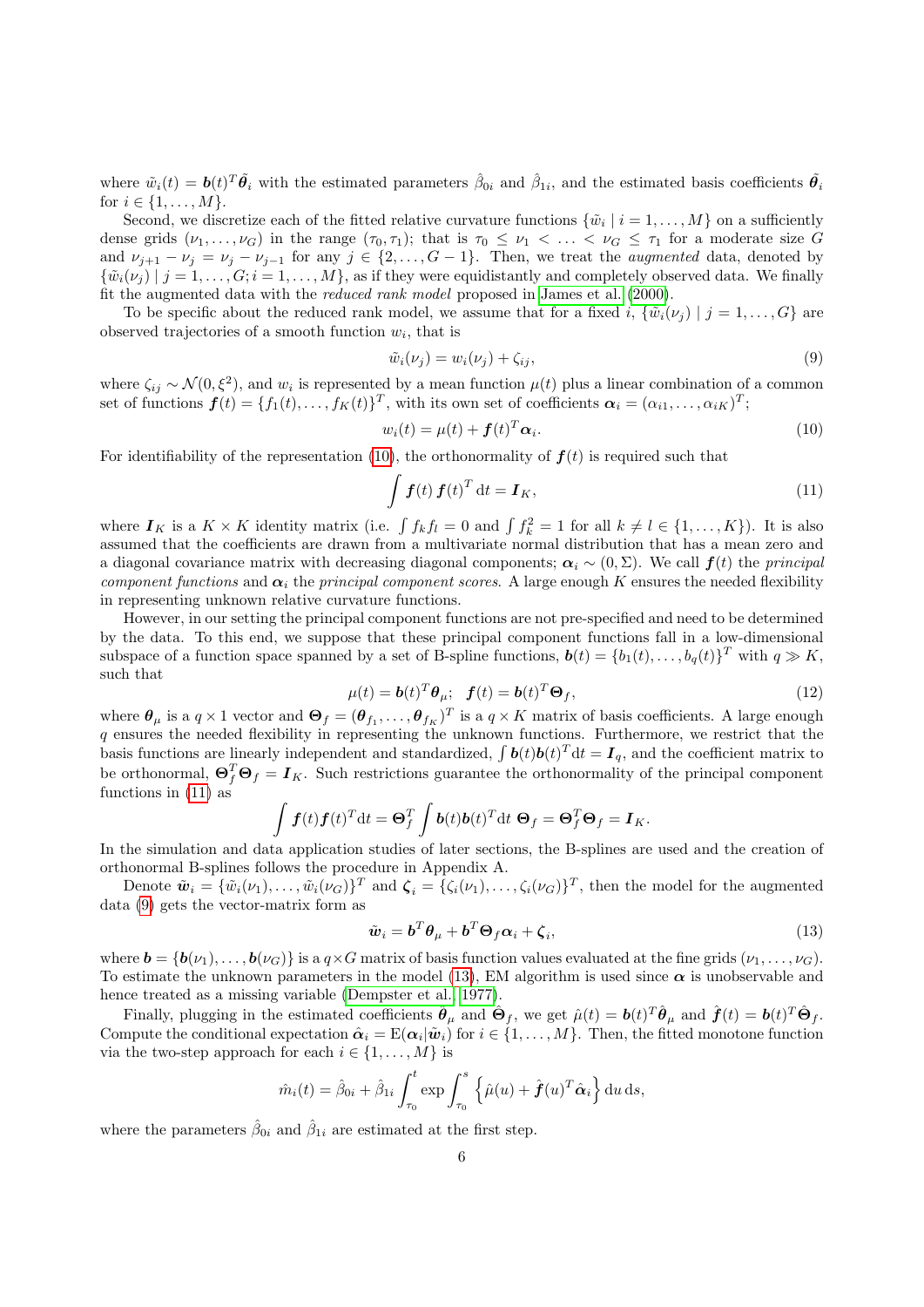#### <span id="page-6-0"></span>3.3. Integrated approach

The integrated approach is inspired by the two-step approach, however, it does not fit the augmented data but fit the observed data directly. In other words, it unifies the two steps of Section [3.2](#page-4-3) so that all the parameters are estimated together, not step-by-step.

The integrated approach is based on the model specified by  $(7)$ ,  $(8)$ ,  $(10)$ , and  $(12)$ , while the principal component scores are treated as fixed effects that satisfy  $(1/M)\sum_{i=1}^{M} \alpha_i = 0$ . Combining [\(8\)](#page-4-6) and [\(10\)](#page-5-0), our model for the ith monotone curve is

<span id="page-6-2"></span><span id="page-6-1"></span>
$$
m_i(t) = \beta_{0i} + \beta_{1i} \int_{\tau_0}^t \exp \int_{\tau_0}^s {\{\mu(u) + \boldsymbol{f}(u)^T \boldsymbol{\alpha}_i\} du ds},
$$
\n(14)

for  $i = 1, \ldots, M$ . With the basis expansions of  $\mu$  and  $f$  given in [\(12\)](#page-5-4), we represent [\(14\)](#page-6-1) as

$$
m_i(t) = \beta_{0i} + \beta_{1i} \int_{\tau_0}^t \exp \int_{\tau_0}^s {\{\boldsymbol{b}(u)^T \boldsymbol{\theta}_{\mu} + \boldsymbol{b}(u)^T \boldsymbol{\Theta}_f \boldsymbol{\alpha}_i\} du ds},
$$
(15)

for  $i = 1, \ldots, M$ . For simplicity of notations, we define

$$
h_i(t) = h(t; \boldsymbol{\theta}_{\mu}, \boldsymbol{\Theta}_f, \boldsymbol{\alpha}_i) = \int_{\tau_0}^t \exp \int_{\tau_0}^s \{ \boldsymbol{b}(u)^T \boldsymbol{\theta}_{\mu} + \boldsymbol{b}(u)^T \boldsymbol{\Theta}_f \boldsymbol{\alpha}_i \} \, \mathrm{d}u \, \mathrm{d}s,
$$

and denote the observed data as  $\boldsymbol{Y}_i = \{y_i(t_1), \ldots, y_i(t_{n_i})\}^T$ . Accordingly, [\(7\)](#page-4-5) and [\(15\)](#page-6-2) can be represented in the vector-matrix form

$$
\boldsymbol{Y}_i = \beta_{0i} \mathbf{1}_{n_i} + \beta_{1i} \boldsymbol{H}_i(\boldsymbol{\theta}_{\mu}, \boldsymbol{\Theta}_f, \boldsymbol{\alpha}_i) + \boldsymbol{\epsilon}_i, \tag{16}
$$

where  $\mathbf{1}_{n_i}$  is an  $n_i \times 1$  vector of ones,  $\boldsymbol{H}_i(\boldsymbol{\theta}_{\mu}, \boldsymbol{\Theta}_f, \boldsymbol{\alpha}_i) = \{h_i(t_{i1}), \ldots, h_i(t_{in_i})\}^T$ ,  $\boldsymbol{\theta}_{\mu}, \boldsymbol{\Theta}_f, \boldsymbol{\alpha}_i$  are unknown parameters, and  $\boldsymbol{\epsilon}_i = {\epsilon_{i1}, \ldots, \epsilon_{in_i}}^T$ .

Inspired by [\(4\)](#page-3-2), we estimate the unknown parameters by minimizing the following penalized scaled sum of squared residuals

<span id="page-6-3"></span>
$$
F_{\lambda_{\mu}}(\boldsymbol{\theta}_{\mu},\boldsymbol{\Theta}_{f},\boldsymbol{\alpha},\boldsymbol{\beta})=\frac{1}{\sigma^{2}}\sum_{i=1}^{M}||\boldsymbol{Y}_{i}-\beta_{0i}\mathbf{1}_{n_{i}}-\beta_{1i}\boldsymbol{H}_{i}(\boldsymbol{\theta}_{\mu},\boldsymbol{\Theta}_{f},\boldsymbol{\alpha}_{i})||^{2}+\lambda_{\mu}\int\mu^{2}(t)\,\mathrm{d}t,
$$
\n(17)

where  $\boldsymbol{\beta} = \{(\beta_{01}, \ldots, \beta_{0M})^T, (\beta_{11}, \ldots, \beta_{1M})^T\}$  is a set of intercepts and slopes,  $\boldsymbol{\alpha} = \{\boldsymbol{\alpha}_1, \ldots, \boldsymbol{\alpha}_M\}^T$  is an  $M \times K$  matrix of principal component scores, and  $\lambda_{\mu}$  is a penalty parameters. Note that the penalty term  $\int \mu^2(t) dt$  extends the penalty  $\int w^2(t) dt$  in the penalized least squares criterion [\(4\)](#page-3-2) for single curve estimation [\(Ramsay, 1998\)](#page-14-5). Since the relative curvature function  $w_i(t) = m''_i(t)/m'_i(t)$  measures the smoothness of the monotone curve  $m_i$ ,  $\mu(t) = (1/M) \sum_{i=1}^{M} w_i(t)$  can be interpreted as a measure of average smoothness. Moreover, similar to  $\int w^2(t) dt$ , the penalty  $\int \mu^2(t) dt$  has the effect of keeping fitted curves away from the boundary condition  $m_i'(t) = 0$  for all i. If  $m_i'(t) = 0$  for some i, then  $\mu(t) = (1/M) \sum_{i=1}^{M} m_i''(t) / m_i'(t) = \infty$ .

The penalty term in  $(17)$  also helps ensure computational stability of the Fisher scoring algorithm (Appendix B). Using the orthonormality of the basis functions  $\mathbf{b}(t)$ , we obtain

<span id="page-6-4"></span>
$$
\int \mu(t)^2 dt = \boldsymbol{\theta}_{\mu}^T \int \boldsymbol{b}(t) \boldsymbol{b}(t)^T dt \ \boldsymbol{\theta}_{\mu} = \boldsymbol{\theta}_{\mu}^T \boldsymbol{\theta}_{\mu}.
$$
 (18)

Without this penalty term, the cross-product matrix of gradient vectors used in the algorithm for updating  $\theta_{\mu}$  is numerically close to being singular, causing instability of the algorithm (see Appendix C), while the penalty effectively adds  $\lambda_{\mu}I$  to this cross-product matrix and solves the problem. The singularity issue also occurs when updating  $\Theta_f$  in the Fisher scoring algorithm, and a natural solution is to add a penalty  $\sum_{k=1}^K \theta_{f_k}^T \theta_{f_k}$  to [\(17\)](#page-6-3). Therefore, the final minimizing objective function for estimating the parameters is

$$
F_{\lambda_{\mu},\lambda_{f}}(\boldsymbol{\theta}_{\mu},\boldsymbol{\Theta}_{f},\boldsymbol{\alpha},\boldsymbol{\beta})=\frac{1}{\sigma^{2}}\sum_{i=1}^{M}\|\boldsymbol{Y}_{i}-\beta_{0i}\mathbf{1}_{n_{i}}-\beta_{1i}\boldsymbol{H}_{i}(\boldsymbol{\theta}_{\mu},\boldsymbol{\Theta}_{f},\boldsymbol{\alpha}_{i})\|^{2}+\lambda_{\mu}\boldsymbol{\theta}_{\mu}^{T}\boldsymbol{\theta}_{\mu}+\lambda_{f}\sum_{k=1}^{K}\boldsymbol{\theta}_{f_{k}}^{T}\boldsymbol{\theta}_{f_{k}}.
$$
 (19)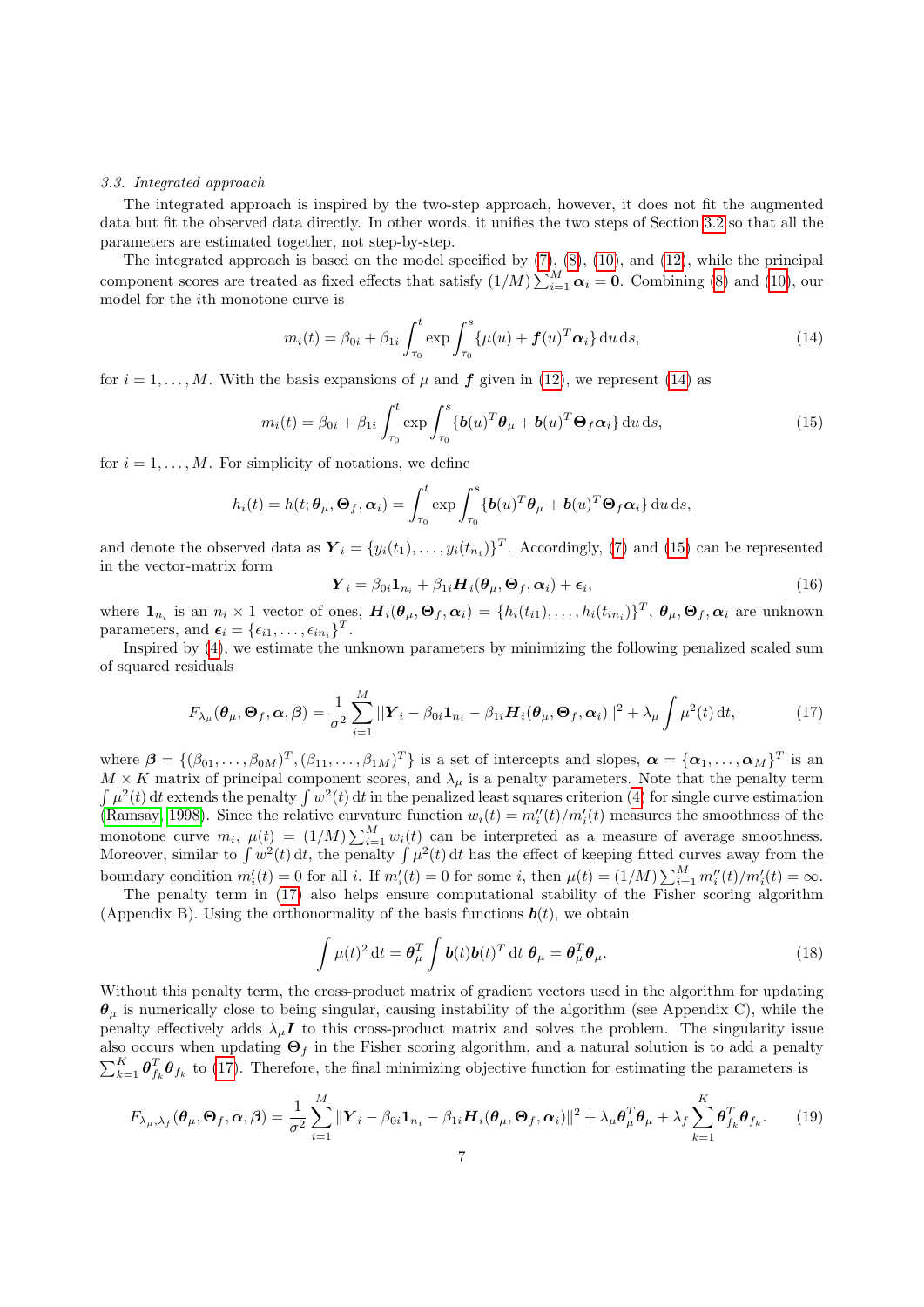The orthonormality constraint on  $\Theta_f$ ,  $\Theta_f^T \Theta_f = I_K$ , implies that  $\sum_{k=1}^K \theta_{f_k}^T \theta_{f_k} = K$ . Thus, the second penalty term in [\(19\)](#page-6-4) does not depend on unknown parameters to be estimated, so it does not have the regularization effect as the first penalty term. It cannot be dropped from [\(19\)](#page-6-4) because  $\sum_{k=1}^{K} \theta_{f_k}^T \theta_{f_k} = K$ may not be satisfied in some steps of the Fisher scoring algorithm. The inclusion of the second penalty term is mainly for numerical stability of the computational algorithm.

Details of the iterative Fisher scoring algorithm to minimize [\(19\)](#page-6-4) is given in Appendix [5.](#page-14-21) See the next subsection for details about the choice of penalty parameters.

Denote the estimated parameter obtained by minimizing [\(19\)](#page-6-4) as  $\hat{\boldsymbol{\theta}}_{\mu}, \hat{\boldsymbol{\Theta}}_{f}$ , and  $\hat{\boldsymbol{\alpha}}_{i}, \hat{\beta}_{0i}, \hat{\beta}_{1i}$  for  $i \in \{1, \ldots, M\}$ . For each  $i \in \{1, \ldots, M\}$ , the fitted monotone function via the integrated approach is given by

$$
\hat{m}_i(t) = \hat{\beta}_{0i} + \hat{\beta}_{1i} \int_{\tau_0}^t \exp \int_{\tau_0}^s \left\{ \hat{\mu}(u) + \hat{\boldsymbol{f}}^T(u)\hat{\boldsymbol{\alpha}}_i \right\} \mathrm{d}u \, \mathrm{d}s,
$$

where  $\hat{\mu}(t) = \boldsymbol{b}(t)^T \hat{\boldsymbol{\theta}}_{\mu}$  and  $\hat{\boldsymbol{f}}(t) = \boldsymbol{b}(t)^T \hat{\boldsymbol{\Theta}}_f$ .

#### <span id="page-7-0"></span>3.4. Model selection

#### Specification of B-splines

The number of knots and the positions of the knots are not crucial in many applications as long as sufficiently many knots are placed densely, since the roughness penalty helps regularize the estimation and prevent overfitting; see also [Eilers and Marx](#page-14-22) [\(1996\)](#page-14-22). A moderate number of equidistant knots over the data range, typically 10-20 knots, is often sufficient.

### Choice of penalty parameters,  $\lambda_{\mu}$  and  $\lambda_{f}$

For each fixed value of K, the 5-fold (within function) cross-validation is used to choose the two penalty parameters. Observations from each curve are randomly divided into 5 groups of equal size. Each group is set aside once as a validation set while other 4 groups are used as a training set to fit the model. The fitted model is then applied to the validation set to compute the cross-validation sum of squared errors. The 5 such sums of squared errors are then summed up to obtain the overall 5-fold cross-validated sum of squared errors.

One can use a commonly used search algorithm such as the Nelder-Mead simplex method [\(Nelder and](#page-14-23) [Mead, 1965\)](#page-14-23) to minimize the 5-fold cross-validated sum of squared errors. For all examples of simulation and application in the following sections, we employed a straightforward grid-search on a  $12 \times 12$  grid in log-scale for each penalty parameter. We found that our grid search performed competitively to the Nelder-Mead, which usually required more function evaluations than the grid search. Moreover, the grid search method does not need to specify initial values as the Nelder-Mead does, whose performance varies with the initial values.

We found that the cross-validation criterion is not sensitive to the choice of  $\lambda_f$ . This is not surprising, since as we discussed following [\(19\)](#page-6-4), the corresponding penalty term is mainly used for numerical stability of the algorithm and does not introduce regularization on function estimation.

# Choice of the number of principal components,  $\hat{K}$

For a fixed K, let  $\hat{\lambda}_{\mu}(K)$ ,  $\hat{\lambda}_{f}(K)$  denote the penalty parameters chosen by the 5-fold cross-validation and let  $CV_K(\hat{\lambda}_{\mu}(K), \hat{\lambda}_{f}(K))$  denote the corresponding cross-validation (CV) sum of squared errors. We choose  $K$  by minimizing the CV sum of squared errors, i.e.,

$$
\hat{K} = \mathrm{argmin}_{K} \mathrm{CV}_{K}(\hat{\lambda}_{\mu}(K), \hat{\lambda}_{f}(K)).
$$

The performance of CV in selecting the significant  $K$  is illustrated in Section [4](#page-8-0) using a simulation study.

Alternatively, K can be chosen by dropping the components whose scores have a relatively small variance compared with the variance of the preceding component; this idea is similar to Cattell's scree test [\(Cattell,](#page-14-24) [1966\)](#page-14-24). Specifically, one can fit the model with a sufficient number of principal component functions, and plot the variances of principal component scores in a decreasing order. From this plot, K can be chosen where the variance curve makes an elbow toward less steep decline. We later describe how to perform this procedure for a practical example in Section [5.](#page-11-0)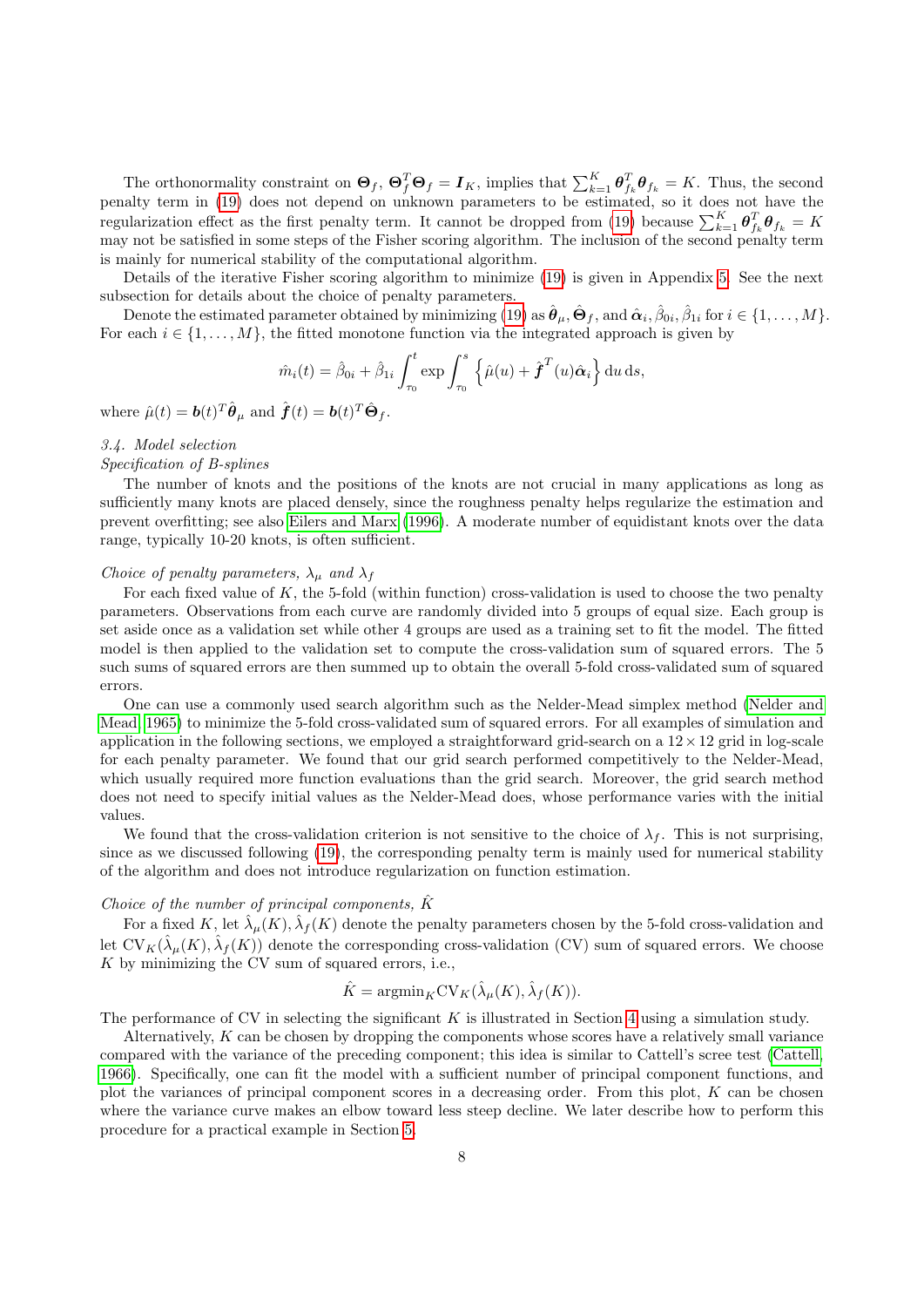#### <span id="page-8-0"></span>4. Simulation Study

We compared our proposed integrated approach for joint estimation of monotone functions with the two-step approach and Ramsay's single curve method in a simulation study. We implemented Ramsay's method according to the algorithm given in [Ramsay](#page-14-5) [\(1998\)](#page-14-5). When applying the integrated approach and Ramsay's method, we used quadratic splines with 7 equally-spaced interior knots on [0, 1]; this corresponds to  $q = 10$ . When applying the two-step approach, the number of grid points was set to be  $G = 1000$ .

### 4.1. Simulation setup

Without loss of generality, we assume that all curves have zero intercepts and equal slopes (i.e.  $\beta_0 = 0$ and  $\beta_1 = 1$ ). We generate  $M = 50$  monotone curve trajectories from the functional model

$$
y_i(t_{ij}) = \int_0^{t_j} \exp \int_0^s w_i(u) \, \mathrm{d}u \, \mathrm{d}s + \epsilon_{ij},
$$

for  $i \in \{1, \ldots, 50\}$  and  $j \in \{1, \ldots, n_i\}$ , where  $n_i$  is an integer uniformly sampled between 50 and 100 and  $t_{ij}$ 's are uniformly distributed in [0, 1]. The mean function is  $\mu(t) = 5 - 10t$ , and two principal component  $t_{ij}$  is are uniformly distributed in [0, 1]. The mean function is  $\mu(t) = 3 - 10t$ , and two principal component functions (i.e.  $K = 2$ ) are  $f_1(t) = \sqrt{2} \sin(2\pi t)$  and  $f_2(t) = \sqrt{2} \cos(2\pi t)$ . Therefore, the relative curvatur functions are  $w_i(t) = \mu(t) + f_1(t)\alpha_{1i} + f_2(t)\alpha_{2i}$ . The principal component scores are generated according to

$$
\begin{pmatrix} \alpha_{1i} \\ \alpha_{2i} \end{pmatrix} \sim \mathcal{N} \left( \begin{pmatrix} 0 \\ 0 \end{pmatrix}, \begin{pmatrix} 0.5^2 & 0 \\ 0 & 0.1^2 \end{pmatrix} \right).
$$

We simulate the errors  $\epsilon_{ij}$  from two types of distributions,  $\sigma \times \mathcal{N}(0, 1)$  or  $\sigma \times t(4)$ , with three noise levels,  $\sigma \in \{0.01, 0.05, 0.1\}$ . Here,  $t(4)$  denotes the t distribution with 4 degrees of freedom.

Figure [4](#page-9-0) shows the mean function  $\mu$  and how the principal components functions affect the relative curvature functions as well as the response curves in our simulation. It can be seen that  $f_1$  represents the variation at the boundary, and also provides how much the curvature changes before and after an inflection point for each curve. On the other hand,  $f_2$  represents the variation at the center of the range, so any response curves with relatively large variation in the middle might have large values of scores  $\alpha_{2i}$ .

#### 4.2. Assessment criteria

We assess the estimators of  $w$  and  $m$  using the mean integrated squared error (MISE), integrated squared bias (I-sq-bias), and integrated variance (I-var). For the *i*th curve, let  $\hat{w}_i^l(t)$  denote the estimate of  $w_i(t)$  at the *l*th simulation run,  $1 \leq l \leq L$ . These assessment criteria for  $w_i$  are defined as

$$
\text{MISE}(w_i) = \frac{1}{L} \sum_{l=1}^{L} \int_{\tau_0}^{\tau_1} {\{\hat{w}_i^l(t) - w_i(t)\}}^2 dt,
$$
  
\nI-sq-bias $(w_i) = \int_{\tau_0}^{\tau_1} {\{\bar{\hat{w}}_i(t) - w_i(t)\}}^2 dt,$   
\nI-var $(w_i) = \frac{1}{L} \sum_{l=1}^{L} \int_{\tau_0}^{\tau_1} {\{\hat{w}_i^l(t) - \bar{\hat{w}}_i(t)\}}^2 dt,$ 

where  $\bar{\hat{w}}_i(t) = (1/L) \sum_{l=1}^L \hat{w}_i^l(t)$  is the average over L simulation runs, where integrations can be evaluated as a Riemann sum. The criteria used for  $m<sub>i</sub>$  are defined similarly. For the integrated approach, since the  $\hat{w}_i$  has a basis expansion using an orthonormal basis, the evaluation of the integrals for assessing estimation quality of  $w_i$  can be simplified using the equality  $\int {\{\boldsymbol{b}(t)^T \boldsymbol{\theta}\}}^2 dt = \boldsymbol{\theta}_i^T \boldsymbol{\theta}_i$  where  $\boldsymbol{b}(t)$  is an orthnomal basis.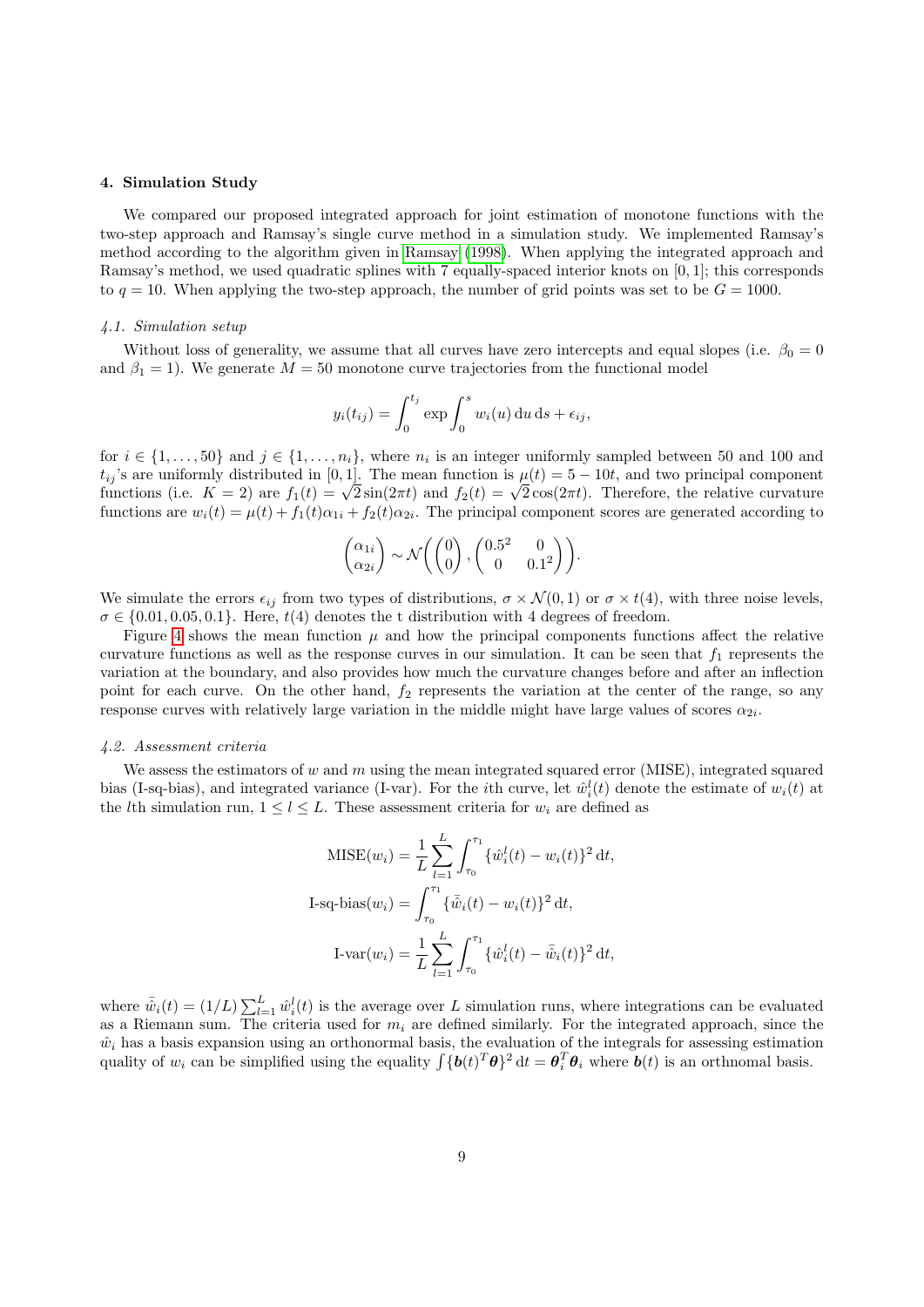

<span id="page-9-0"></span>Figure 4: Illustrations of the relative curvature function  $w$  (top) and the corresponding monotone response curve  $m$  (bottom) Figure 4: Illustrations of the relative curvature function w (top) and the corresponding monotone response curve m (bottom) in the simulation study. The mean and principal component functions are  $\mu(t) = 5 - 10 t$ ,  $f_1(t) = \sqrt$  $\sqrt{2}\cos(2\pi t)$ . In (c) and (d),  $\alpha_1 = 1$  and  $\alpha_2 = 2$  are chosen to clearly schematize the curves.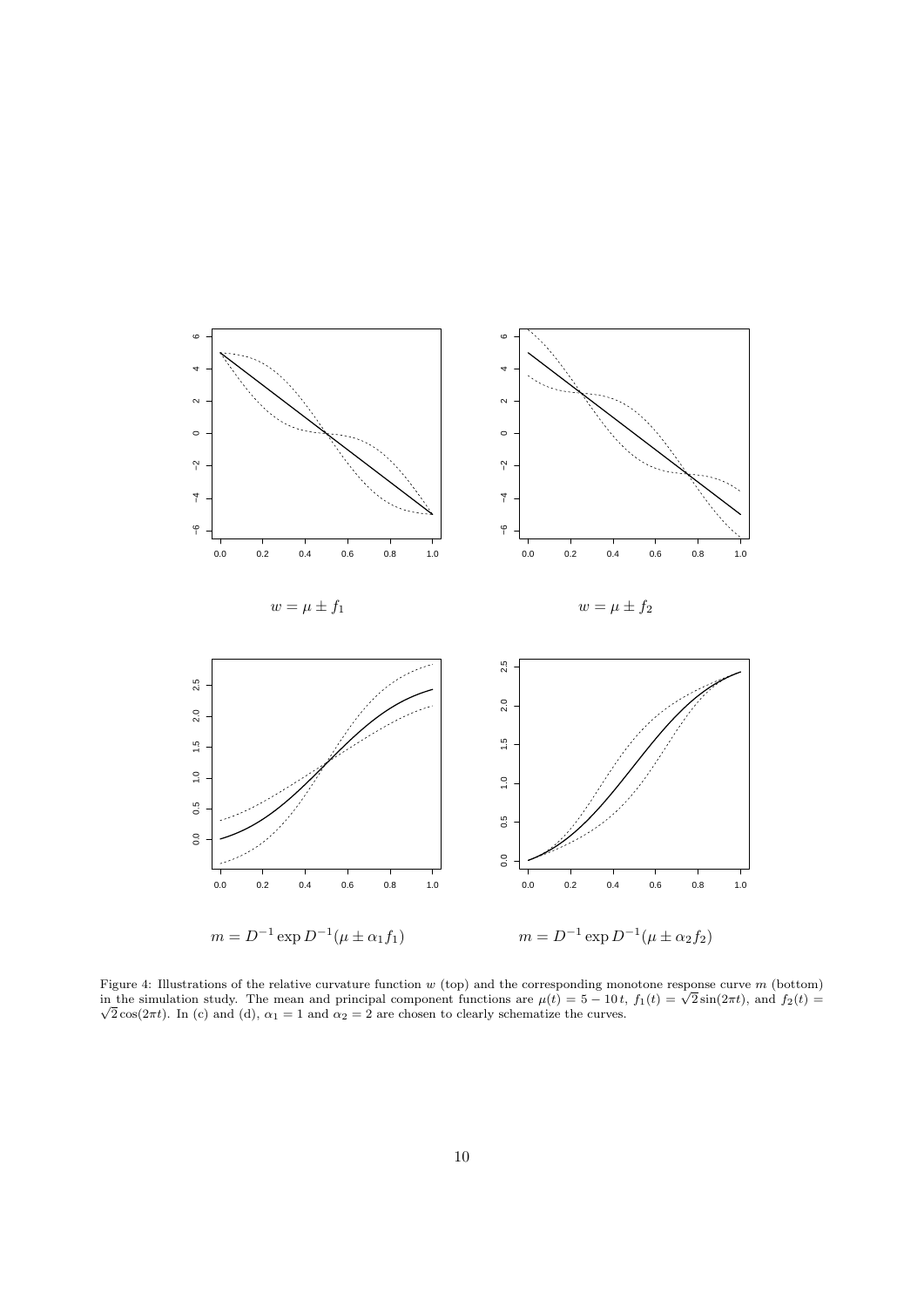<span id="page-10-0"></span>Table 1: Summary of a simulation study for the choice of the number of principal component functions K where the data were simulated with  $K = 2$ .

|             | $\sigma = 0.01$ |       |       |            | $\sigma = 0.05$ |       |       | $\sigma = 0.1$ |    |  |
|-------------|-----------------|-------|-------|------------|-----------------|-------|-------|----------------|----|--|
| optimal $K$ |                 |       |       |            |                 |       |       |                |    |  |
| occurrence  | $2\%$           | 100\% | $0\%$ | $\gamma\%$ | $99\%$          | $1\%$ | $2\%$ | $94\%$         | 6% |  |

To assess the overall quality for estimating  $M$  curves, we take average to arrive at the following metrics

MISE = 
$$
\frac{1}{M} \sum_{i=1}^{M} \text{MISE}(w_i)
$$
,  
\nBias<sup>2</sup> =  $\frac{1}{M} \sum_{i=1}^{M} \text{I-sq-bias}(w_i)$ ,  
\nSD<sup>2</sup> =  $\frac{1}{M} \sum_{i=1}^{M} \text{I-var}(w_i)$ ,

which are used to compare different methods in our simulation study. Note that the summation of Bias<sup>2</sup> and  $SD<sup>2</sup>$  equals MISE. Evaluation criteria for  $m<sub>i</sub>$ 's can be defined similarly.

#### 4.3. Result summary

For the integrated approach, we estimated parameters for each simulation run with  $K = 1, 2$ , and 3. The cross-validation  $(CV)$  errors are then compared to choose the optimal K on each simulation. The results based on  $L = 500$  simulation runs are summarized in Table [1.](#page-10-0) The data-generating number of principal functions,  $K = 2$ , was selected 100% times when  $\sigma = 0.01$ , 99% when  $\sigma = 0.05$  and 94% when  $\sigma = 0.1$ . As the noise level increases, the chance that  $K = 3$  is selected increases, because it gets harder for the method to distinguish noise and signals.

Table [2](#page-11-1) summarizes the bias, standard deviation (SD; square root of integrated variance), and MISE of  $\hat{m}$ and  $\hat{w}$  estimated from the three approaches over  $L = 500$  runs for two types of error distributions ( $\sigma \times \mathcal{N}(0, 1)$ ) and  $\sigma \times t(4)$  and three noise levels ( $\sigma = 0.01, 0.05,$  and 0.10). We have the following observations.

- For estimating the monotone function  $m$ , our integrated method clearly outperforms the other two methods in terms of absolute bias, SD, and MISE, at all noise levels. For both Ramsay's method and our integrated method, the SD dominates the absolute bias, while for the two-step method, SD and the absolute bias have similar magnitude. This indicates that the two-step method actually introduces more bias in estimating m.
- For estimating the relative curvature function  $w$ , our integrated method is also a clear winner in terms of absolute bias, SD, and MISE. Its improvement over the other two methods is substantial. For all three methods, the SD dominates the absolute bias in magnitude and it contributes as the major part of the MISE. The two-step method has slightly higher bias but lower SD than Ramsay's method; this is expected, because the two-step method applies a principal components reduction to the  $\hat{w}$ 's obtained by the Ramsay's method. The principal components reduction naturally reduces variance with the cost of introducing bias.
- For each type of error distributions, as the noise level increases, the SDs and MISEs increase for all methods, while there is no clear pattern for the bias.
- The comparison results when the error distribution is a scale multiple of  $t$  distribution are similar to those when the error distribution is a normal distribution. The main difference between the case of t distributed errors and the corresponding case of normally distributed errors is that the MISE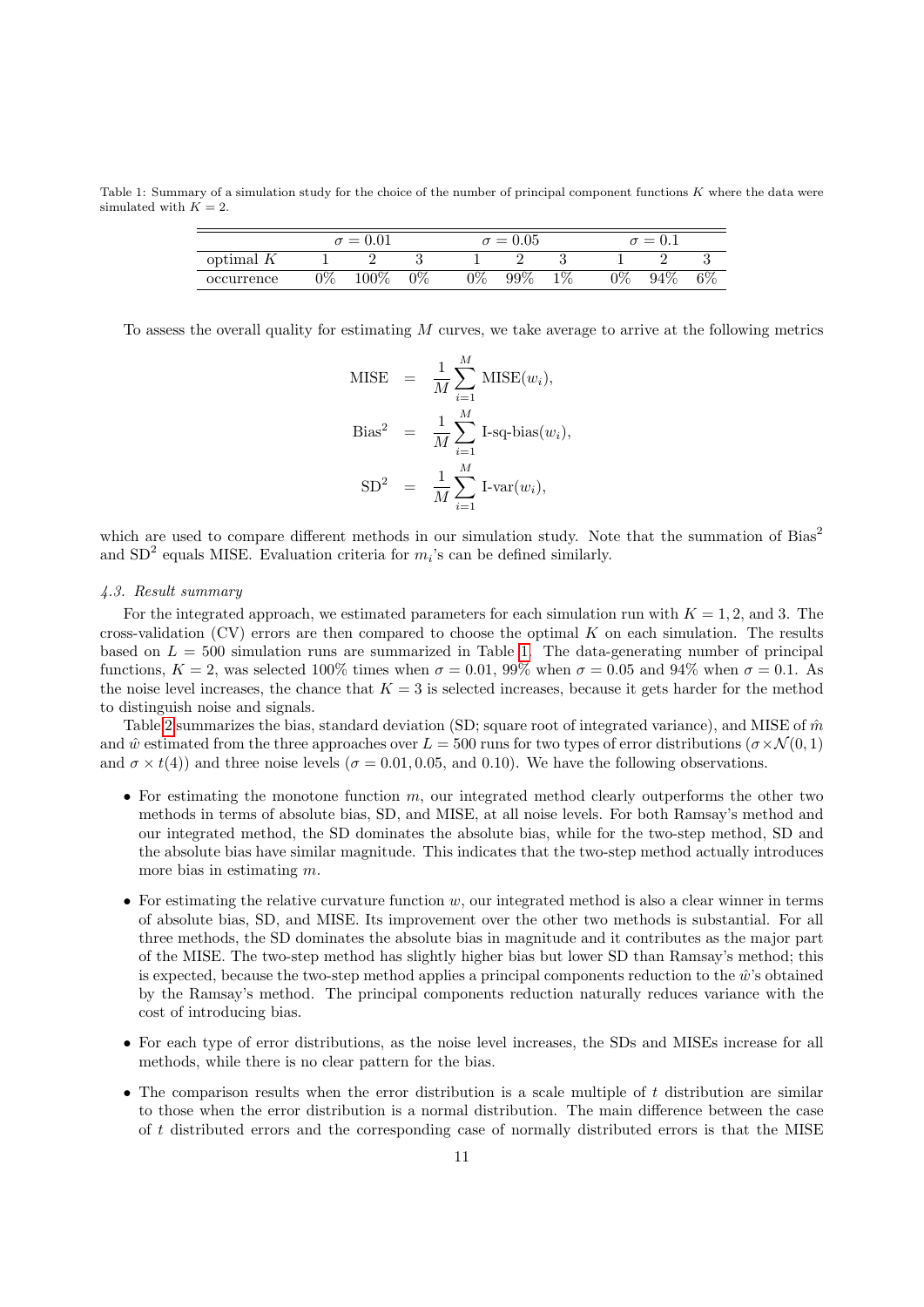<span id="page-11-1"></span>Table 2: Summary of simulation results for the estimates of monotone curves  $(\hat{m})$  and relative curvatures  $(\hat{w})$  for  $\sigma = 0.01, 0.05$ . and 0.10 using the Ramsay, the two-step, and the integrated approaches. Error distributions are a scale multiple of either  $\mathcal{N}(0, 1)$ , the standard normal distribution, or  $t(4)$ , the t distribution with 4 degrees of freedom. |Bias| is the absolute value of the bias, SD is the standard deviation, and MISE is the mean integrated squared error; the summary statistics for  $\hat{m}$  were multiplied by 100 for making clear the difference in numbers.

| Error distribution               |          |                      | Ramsay    |           | Two-step  |           | Integrated |           |
|----------------------------------|----------|----------------------|-----------|-----------|-----------|-----------|------------|-----------|
|                                  | $\sigma$ |                      | $\hat{m}$ | $\hat{w}$ | $\hat{m}$ | $\hat{w}$ | $\hat{m}$  | $\hat{w}$ |
|                                  |          | <b>Bias</b>          | 0.10      | 2.01      | 2.58      | 2.03      | 0.03       | 0.50      |
|                                  | 0.01     | SD                   | 0.36      | 4.51      | 1.54      | 4.36      | 0.16       | 0.63      |
|                                  |          | $\sqrt{\text{MISE}}$ | 0.37      | 4.94      | 3.01      | 4.81      | 0.16       | 0.81      |
|                                  |          | <b>Bias</b>          | 0.28      | 1.67      | 3.17      | 1.85      | 0.06       | 0.34      |
| $\sigma \times \mathcal{N}(0,1)$ | $0.05\,$ | SD                   | 1.31      | 11.99     | 3.20      | 10.46     | 0.81       | 2.15      |
|                                  |          | $\sqrt{\text{MISE}}$ | 1.34      | 12.11     | 4.51      | 10.62     | 0.81       | 2.18      |
|                                  |          | <b>Bias</b>          | 0.66      | 1.92      | 6.78      | 2.13      | 0.08       | 0.38      |
|                                  | 0.1      | $_{\rm SD}$          | 2.46      | 17.02     | 10.73     | 14.06     | 1.65       | 5.19      |
|                                  |          | $\sqrt{\text{MISE}}$ | 2.54      | 17.13     | 10.75     | 14.22     | 1.65       | 5.21      |
|                                  |          | <b>Bias</b>          | 0.09      | 1.85      | 2.64      | 1.88      | 0.03       | 0.41      |
|                                  | 0.01     | $_{\rm SD}$          | 0.45      | 5.40      | 1.51      | 5.24      | 0.23       | 0.83      |
|                                  |          | $\sqrt{\text{MISE}}$ | 0.46      | 5.71      | 3.04      | 5.57      | 0.23       | 0.92      |
|                                  |          | <b>Bias</b>          | 0.40      | 1.59      | 3.28      | 1.85      | 0.07       | 0.32      |
| $\sigma \times t(4)$             | $0.05\,$ | SD                   | 1.78      | 13.79     | 4.53      | 11.73     | 1.19       | 3.09      |
|                                  |          | $\sqrt{\text{MISE}}$ | 1.82      | 13.89     | 5.60      | 11.88     | 1.19       | 3.11      |
|                                  |          | <b>Bias</b>          | 0.94      | 2.24      | 6.98      | 2.35      | 0.15       | 0.80      |
|                                  | 0.1      | $_{\rm SD}$          | 3.27      | 19.44     | 77.79     | 16.68     | 2.43       | 8.08      |
|                                  |          | $\sqrt{\text{MISE}}$ | 3.40      | 19.57     | 78.10     | 16.75     | 2.43       | 8.12      |

has increased for all methods. This is expected since a t-distribution has heavier tails than a normal distribution with the same scale parameter.

#### <span id="page-11-0"></span>5. Application: Wind Power Curve Data

We fitted the power curves that originally motivated our study as introduced in Section [1,](#page-0-0) using the Ramsay's, the two-step, and the integrated approaches. In the dataset, wind power productions and wind speeds were recorded every 10-minute for about one and a half years. We assumed that one week records create one curve; hence, the total number of curves is  $M = 74$ . We only considered the range of wind speeds, from 4 to 12 m/s, in which most wind curves are strictly increasing as shown in Figure [1.](#page-1-0) We used  $G = 100$  grid points for the two-step approach, and used quadratic splines with 7 equally-spaced interior knots for Ramsay's approach and the integrated approach, corresponding to  $q = 10$  basis functions. Ramsay's approach was used in the first step of the two-step approach.

For the integrated approach, the tuning parameters  $\lambda_{\mu}$  and  $\lambda_{f}$  were determined using the 5-fold cross validation as described in Section [3.4,](#page-7-0) and chosen in the grid ranges of  $log_{10}(\lambda_{\mu}) = -8, \ldots, -1$  and  $\log_{10}(\lambda_f) = 1, \ldots, 6$ . The number of significant principal component functions was selected as  $\hat{K} = 2$ using the [5](#page-12-0)-fold cross-validation. The scree plot shown in Figure 5 also suggests the choice of  $\hat{K} = 2$ . The minimum 5-fold CV sum of squared errors for the integrated approach were 3107.13, 3057.36, 3136.85, and 3073.42 for  $K = 1, 2, 3, 4$ , respectively. These can be compared with the 5-fold CV sum of squared errors of 3817.44 of the Ramsay's approach. Note that the same partition of the data were used when calculating the 5-fold CV errors for all methods.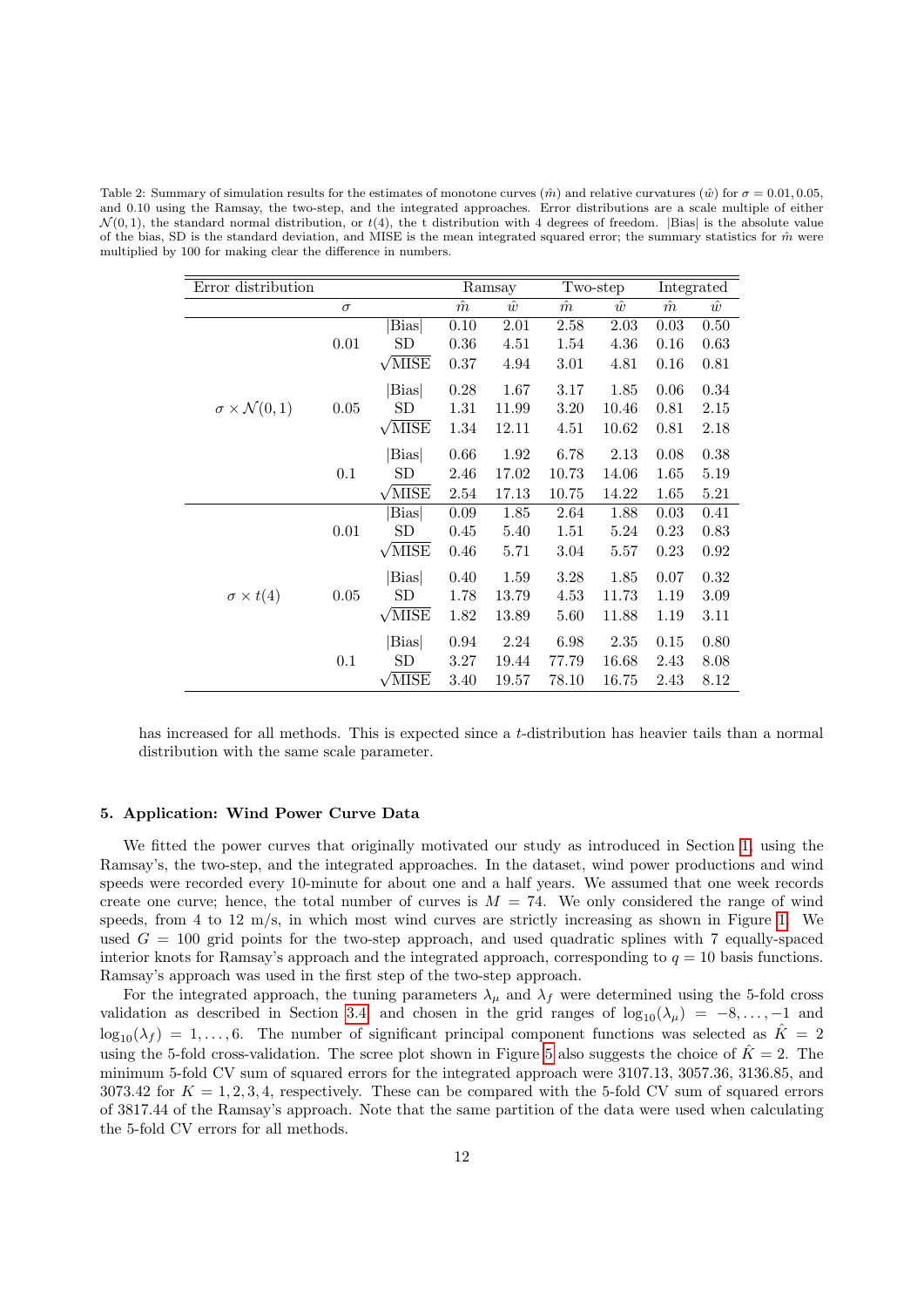

<span id="page-12-0"></span>Figure 5: Distribution and variance of principal component scores. Two principal component functions  $(K = 2)$  are sufficient to explain the overall variation of data.



<span id="page-12-1"></span>Figure 6: (a) The fitted mean relative curvature curve  $\mu(t)$  and (b) the corresponding monotone curve when  $\beta_0$  and  $\beta_1$  are fixed at the average of all individual curves, using the two-step approach (dashed lines) and the integrated approach (solid lines).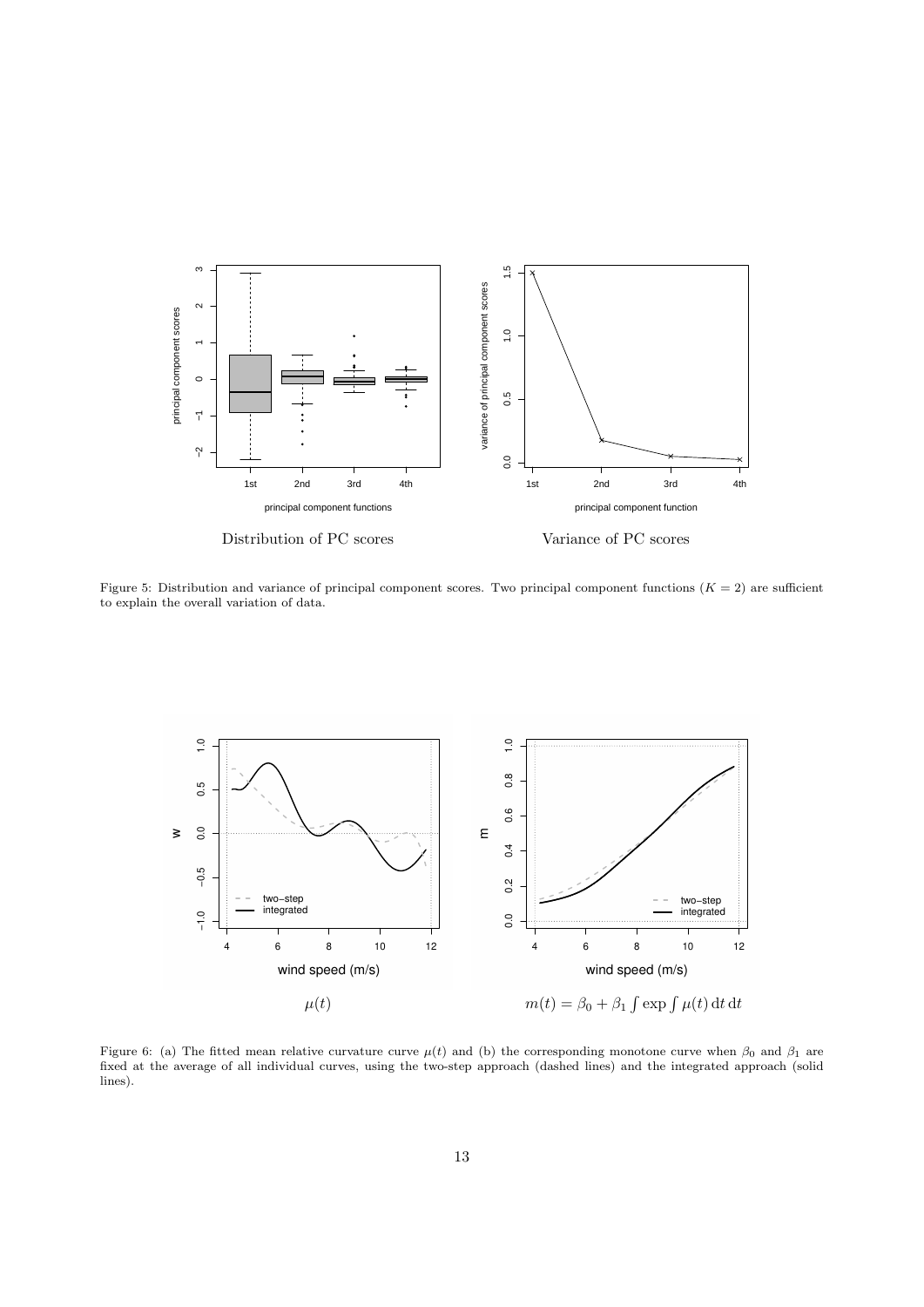

<span id="page-13-3"></span>Figure 7: The estimated first two principal component functions using the two-step approach (dashed lines) and the integrated approach (solid lines).

Figure [6](#page-12-1) illustrates the fitted mean function of relative curvatures,  $\mu(t)$ , and its corresponding monotone curve,  $m(t)$ , in (a) and (b), respectively, using the two-step and integrated approaches. From  $\mu(t)$  estimated by the integrated approach, we observe a change of curvature at around 7 m/s of wind speed. The change of sign of  $m''(t)$  from positive to negative indicates that the power curve changes from a convex increasing function to a concave increasing function. The estimated curves by the two-step approach show similar patterns, but the curvature is close to zero after 7 m/s of wind speed.

Figure [7](#page-13-3) shows the estimated first two principal component functions by the integrated approach and the two-step approach. The first principal component function by the integrated approach explains the contrast of curvature of the power curve between the boundaries and the middle of the wind speed range. The magnitude of scores on this component describes how much the power curve accelerates at the low or high ends of the range. The second principal component function obtained by the integrated approach explains the contrast of curvature before and after the inflection point at around 7 m/s of wind speed. As comparison, the principal component functions obtained by the two-step approach are much harder to interpret. The first principle component function is close to zero in the middle of the wind speed range, while the second principle component function is close to zero in the range of  $6-12$  m/s of wind speed. In fact the principle component functions obtained by the two-step approach have very large values around the boundaries (not shown in the figure), which suggests that these principle component functions may have captured the uninteresting boundary effects of the first step nonparametric curve fitting, instead of our interest in variation of power curves.

#### Acknowledgement

Part of Yei Eun Shin's work was done while she was a doctoral student at Department of Statistics, Texas A&M University.

#### References

<span id="page-13-0"></span>Ackermann, T., S¨oder, L., 2005. Wind power in power systems: an introduction, in: Wind Power in Power Systems. Wiley Online Library, pp. 25–51.

<span id="page-13-2"></span><span id="page-13-1"></span>Besse, P., Ramsay, J.O., 1986. Principal components analysis of sampled functions. Psychometrika 51, 285–311. Besse, P.C., Cardot, H., Ferraty, F., 1997. Simultaneous non-parametric regressions of unbalanced longitudinal data. Compu-

tational Statistics & Data Analysis 24, 255–270.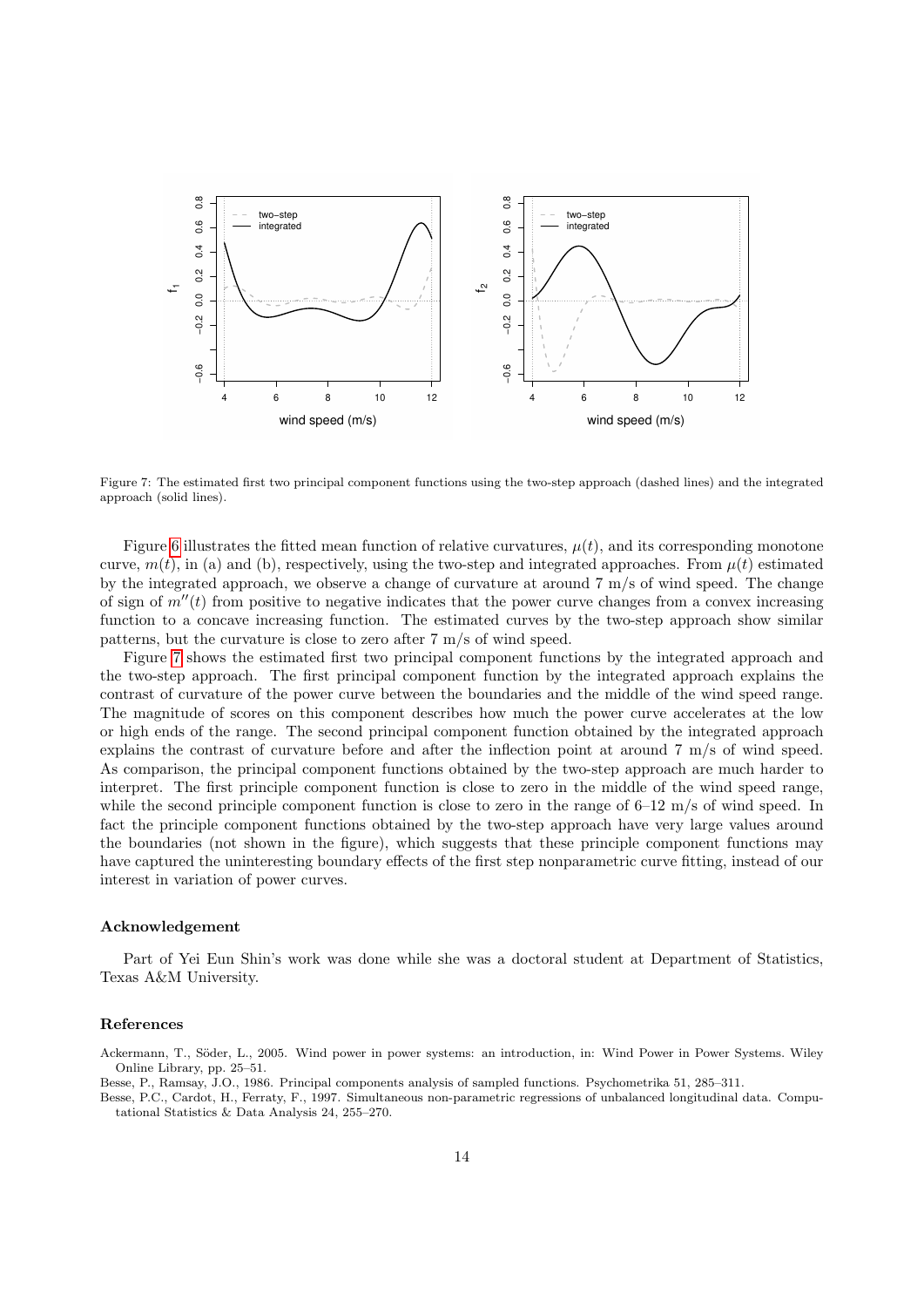- <span id="page-14-11"></span>Castro, P.E., Lawton, W.H., Sylvestre, E.A., 1986. Principal modes of variation for processes with continuous sample curves. Technometrics 28, 329–337.
- <span id="page-14-24"></span>Cattell, R.B., 1966. The scree test for the number of factors. Multivariate behavioral research 1, 245–276.
- <span id="page-14-19"></span>De Boor, C., 2001. Calculation of the smoothing spline with weighted roughness measure. Mathematical Models and Methods in Applied Sciences 11, 33–41.

<span id="page-14-20"></span>Dempster, A.P., Laird, N.M., Rubin, D.B., 1977. Maximum likelihood from incomplete data via the em algorithm. Journal of the royal statistical society. Series B (methodological) 39, 1–38.

- <span id="page-14-0"></span>Ding, Y., 2019. Data Science for Wind Energy. Chapman and Hall/CRC.
- <span id="page-14-22"></span>Eilers, P.H.C., Marx, B.D., 1996. Flexible smoothing with b-splines and penalties. Statistical Science 11, 89–102.

<span id="page-14-16"></span>Guo, M., Zhou, L., Huang, J.Z., Härdle, W.K., 2015. Functional data analysis of generalized regression quantiles. Statistics and Computing 25, 189–202.

<span id="page-14-6"></span>Hall, P., Huang, L.S., 2001. Nonparametric kernel regression subject to monotonicity constraints. Annals of Statistics 29, 624–647.

<span id="page-14-7"></span>Hall, P., Müller, H.G., 2003. Order-preserving nonparametric regression, with applications to conditional distribution and quantile function estimation. Journal of the American Statistical Association 98, 598–608.

<span id="page-14-13"></span><span id="page-14-12"></span>James, G.M., Hastie, T.J., Sugar, C.A., 2000. Principal component models for sparse functional data. Biometrika 87, 587–602. Jones, M.C., Rice, J.A., 1992. Displaying the important features of large collections of similar curves. The American Statistician 46, 140–145.

<span id="page-14-2"></span>Kelly, C., Rice, J., 1990. Monotone smoothing with application to dose-response curves and the assessment of synergism. Biometrics 46, 1071–1085.

<span id="page-14-25"></span>Longford, N., 1987. A fast scoring algorithm for maximum likelihood estimation in unbalanced mixed models with nested random effects. Biometrika 1987, 817–827.

<span id="page-14-8"></span>Mammen, E., Yu, K., 2007. Additive isotone regression. IMS Lecture Notes - Monograph Series 55, 179–195.

<span id="page-14-23"></span>Nelder, J.A., Mead, R., 1965. A simplex method for function minimization. The Computer Journal 7, 308–313.

<span id="page-14-4"></span>Pya, N., Wood, S.N., 2015. Shape constrained additive models. Statistics and Computing 25, 543–559.

<span id="page-14-5"></span><span id="page-14-1"></span>Ramsay, J.O., 1988. Monotone regression splines in action. Statistical science 3, 425–441.

Ramsay, J.O., 1998. Estimating smooth monotone functions. Journal of the Royal Statistical Society: Series B (Statistical Methodology) 60, 365–375.

<span id="page-14-9"></span>Ramsay, J.O., 2006. Functional data analysis. Wiley Online Library.

<span id="page-14-10"></span>Rao, C.R., 1958. Some statistical methods for comparison of growth curves. Biometrics 14, 1–17.

<span id="page-14-17"></span><span id="page-14-14"></span>Rice, J.A., Wu, C.O., 2001. Nonparametric mixed effects models for unequally sampled noisy curves. Biometrics 57, 253–259. Staniswalis, J.G., Lee, J.J., 1998. Nonparametric regression analysis of longitudinal data. Journal of the American Statistical Association 93, 1403–1418.

<span id="page-14-18"></span>Yao, F., Müller, H.G., Wang, J.L., 2005. Functional data analysis for sparse longitudinal data. Journal of the American Statistical Association 100, 577–590.

<span id="page-14-3"></span>Zhang, J.T., 2004. A simple and efficient monotone smoother using smoothing splines. Journal of Nonparametric Statistics 16, 779–796.

<span id="page-14-15"></span>Zhou, L., Huang, J.Z., Carroll, R.J., 2008. Joint modelling of paired sparse functional data using principal components. Biometrika 95, 601–619.

#### Appendix A. Creation of Orthonormal Basis Functions

We follow the computation of creating orthonormal basis function from [Zhou et al.](#page-14-15) [\(2008\)](#page-14-15). They provided details about the transformation from arbitrary basis functions to orthonormal. Here we explain briefly their techniques.

Let  $\tilde{\boldsymbol{b}}(t) = \{\tilde{b}_1(t), \ldots, \tilde{b}_q(t)\}^T$  be an initially chosen general B-splines; this is not necessarily orthonormal. A transformation matrix T such that  $\mathbf{b}(t) = \mathbf{T} \tilde{\mathbf{b}}(t)$  can be constructed as follows. Write  $\tilde{\mathbf{b}} =$  $\{\tilde{b}(t_1),\ldots,\tilde{b}(t_g)\}^T$  for the equally-spaced and sufficiently dense grid,  $(t_1,\ldots,t_g)$ . Apply the QR decomposition to  $\tilde{b} = QR$ , where Q has orthonormal columns and R is an upper triangular matrix. Then,  $T = (g/L)^{1/2} R^{-T}$ , where  $L = t_g - t_1$ , will be a desirable transformation matrix since

$$
\frac{L}{g}\mathbf{b}^T\mathbf{b} = \frac{L}{g}\mathbf{T}\tilde{\mathbf{b}}^T\tilde{\mathbf{b}}\mathbf{T}^T = \frac{L}{g}\mathbf{T}\mathbf{R}^T\mathbf{Q}^T\mathbf{Q}\mathbf{R}\mathbf{T}^T = \mathbf{I}.
$$

See Figure [8](#page-15-0) that illustrates an example of the transformation.

#### <span id="page-14-21"></span>Appendix B. Fisher Scoring Algorithm for the Integrated Approach

This section specifies the algorithm of minimizing the penalized likelihood [\(19\)](#page-6-4) for the estimation of unknown parameters, described in the model [\(15\)](#page-6-2).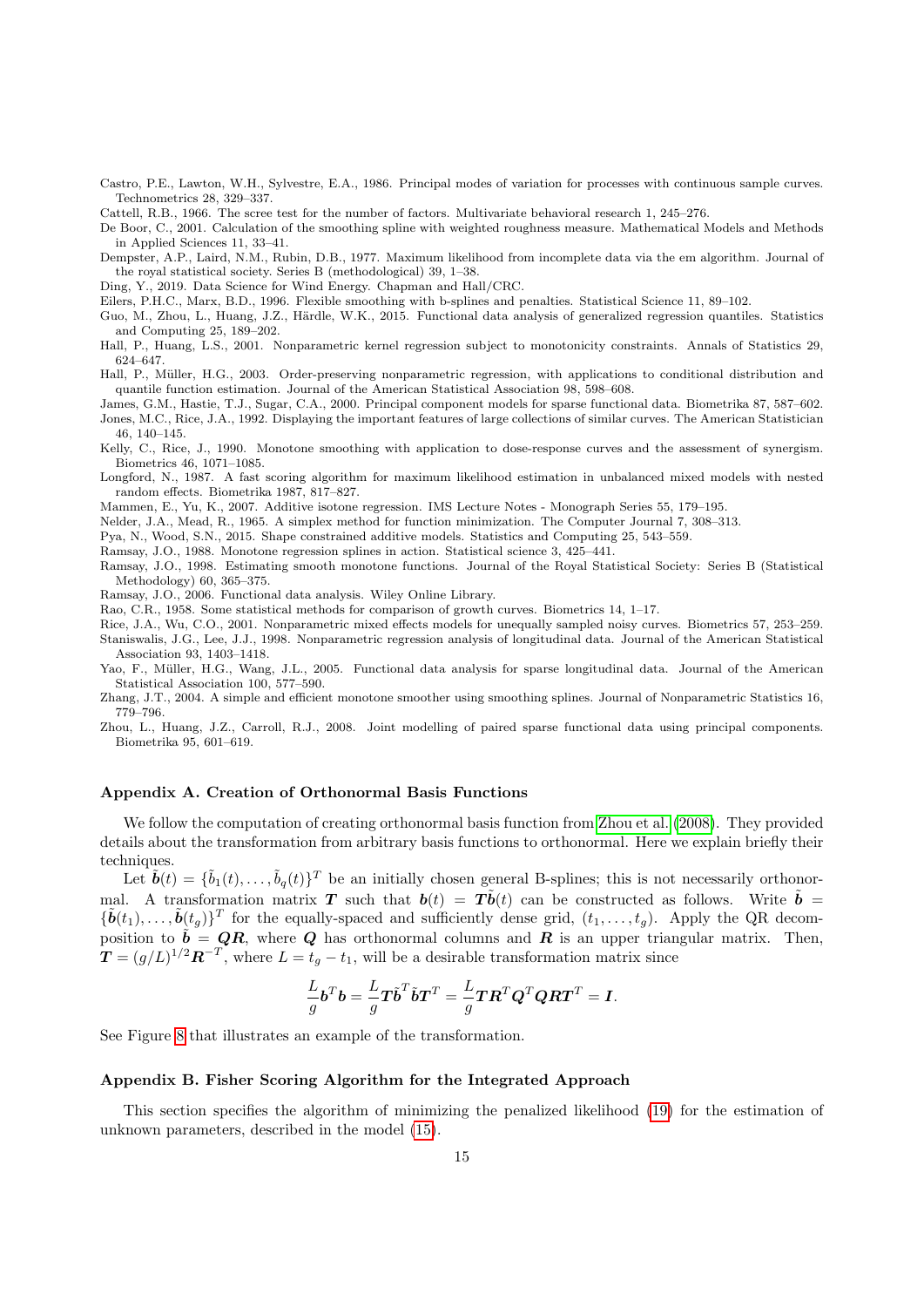

<span id="page-15-0"></span>Figure 8: Illustration of B-spline functions where  $q = 10$  with an order 5; (Left) B-splines; (Right) orthonormalized B-splines

We want to point out that the integrated approach treats principal component scores as fixed effects, which satisfy the following conditions

$$
\sum_{i=1}^{M} \alpha_{ik} = 0, \quad \forall k, \quad \sum_{i=1}^{M} \alpha_{i1}^{2} > \ldots > \sum_{i=1}^{M} \alpha_{iK}^{2},
$$

for identifiable individual-level characteristics among the scores. By doing so, we can avoid highly complicated computations caused by two integrals and an exponential between those integrals. It is impossible to derive a closed form of conditional distributions of  $\alpha$  unlike the two-step approach, which has a linear form as in [\(13\)](#page-5-3). [Guo et al.](#page-14-16) [\(2015\)](#page-14-16) also carried out the parameter estimation by considering random effects as fixed effects.

Denote  $\bm{H}_i = \bm{H}_i(\bm{\theta}_{\mu}, \bm{\Theta}_f, \bm{\alpha}_i)$ . The non-linear maximum likelihood equations for  $\bm{\theta}_{\mu}, \bm{\theta}_{f_1}, \ldots, \bm{\theta}_{f_K}$  and  $\alpha_1, \ldots, \alpha_M$  are obtained by taking a partial differentiation to the criterion [\(19\)](#page-6-4) for each parameter

$$
0 = \frac{\partial F}{\partial \theta_{\mu}} = -2 \sum_{i=1}^{M} \beta_{1i} \frac{\partial H_i}{\partial \theta_{\mu}} r_i / \sigma^2 + 2 \lambda_{\mu} \theta_{\mu},
$$
  
\n
$$
0 = \frac{\partial F}{\partial \theta_{f_k}} = -2 \sum_{i=1}^{M} \beta_{1i} \frac{\partial H_i}{\partial \theta_{f_k}} r_i / \sigma^2 + 2 \lambda_f \theta_f, \quad \forall k \in \{1, ..., K\}
$$
  
\n
$$
0 = \frac{\partial F}{\partial \alpha_i} = -2 \beta_{1i} \frac{\partial H_i}{\partial \alpha_i} r_i / \sigma^2, \quad \forall i \in \{1, ..., M\}
$$

where  $r_i := Y_i - \beta_{0i} \mathbf{1}_{n_i} - \beta_{1i} \mathbf{H}_i$  is an  $n_i \times 1$  vector of residuals. The columns of the partial derivative matrices  $\partial H_i/\partial \theta_\mu (q \times n_i)$ ,  $\partial H_i/\partial \theta_{f_k} (q \times n_i)$  and  $\partial H_i/\partial \alpha_i (K \times n_i)$  are respectively the following vectors evaluated at  $t_1, \ldots, t_{n_i}$ ,

$$
\frac{\partial h_i(t)}{\partial \theta_\mu} = \int_{\tau_0}^t \exp \int_{\tau_0}^s \boldsymbol{b}(u) \{ \boldsymbol{b}(u)^T \boldsymbol{\theta}_\mu + \boldsymbol{b}(u)^T \boldsymbol{\Theta}_f \boldsymbol{\alpha}_i \} \, \mathrm{d}u \, \mathrm{d}s,\n\frac{\partial h_i(t)}{\partial \boldsymbol{\theta}_{f_k}} = \int_{\tau_0}^t \exp \int_{\tau_0}^s \alpha_{ik} \boldsymbol{b}(u) \{ \boldsymbol{b}(u)^T \boldsymbol{\theta}_\mu + \boldsymbol{b}(u)^T \boldsymbol{\Theta}_f \boldsymbol{\alpha}_i \} \, \mathrm{d}u \, \mathrm{d}s = \alpha_{ik} \frac{\partial h_i(t)}{\partial \boldsymbol{\theta}_\mu},\n\frac{\partial h_i(t)}{\partial \boldsymbol{\alpha}_i} = \int_{\tau_0}^t \exp \int_{\tau_0}^s \boldsymbol{\Theta}_f^T \boldsymbol{b}(u) \{ \boldsymbol{b}(u)^T \boldsymbol{\theta}_\mu + \boldsymbol{b}(u)^T \boldsymbol{\Theta}_f \boldsymbol{\alpha}_i \} \, \mathrm{d}u \, \mathrm{d}s = \boldsymbol{\Theta}_f^T \frac{\partial h_i(t)}{\partial \boldsymbol{\theta}_\mu}.
$$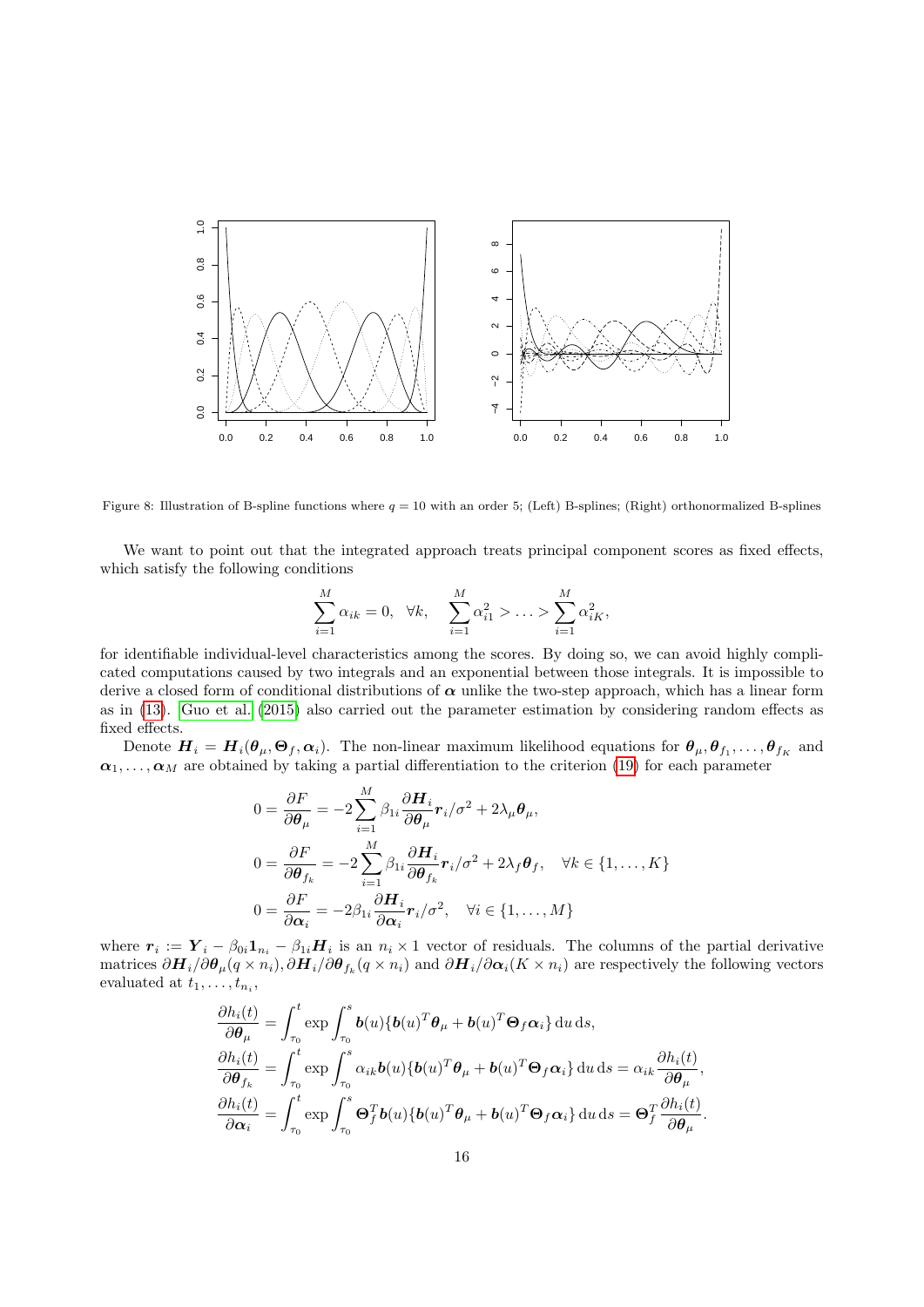One only needs to calculate the integrals once because the latter two terms  $\partial H_i/\partial \theta_{f_k}$  and  $\partial H_i/\partial \alpha_i$  are expressed as a product of certain coefficients and  $\partial H_i/\partial \theta_\mu$ .

The iterative procedure of Fisher scoring algorithm [\(Longford, 1987\)](#page-14-25) below can be used to find the solution of the above equations:

- 1. Initialize  $\beta_{0i}^0, \beta_{1i}^0, \boldsymbol{\theta}_{\mu}^0, \boldsymbol{\Theta}_f^0, \boldsymbol{\alpha}_i^0$ .
- 2. Update  $\boldsymbol{\theta}^l_{\mu}$  as

$$
\boldsymbol{\theta}_{\mu}^{l} \leftarrow \boldsymbol{\theta}_{\mu}^{l-1} + \Big[ \sum_{i=1}^{M} (\beta_{1i}^{l})^{2} \frac{\partial \boldsymbol{H}_{i}}{\partial \boldsymbol{\theta}_{\mu}} \frac{\partial \boldsymbol{H}_{i}}{\partial \boldsymbol{\theta}_{\mu}}^{T} + \lambda_{\mu} \boldsymbol{I}_{q} \Big]^{-1} \Big[ \sum_{i=1}^{M} \beta_{1i} \frac{\partial \boldsymbol{H}_{i}}{\partial \boldsymbol{\theta}_{\mu}} \boldsymbol{r}_{i} - \lambda_{\mu} \boldsymbol{\theta}_{\mu} \Big].
$$

3. Update  $\boldsymbol{\theta}_{f_k}^l$  for  $\forall k \in \{1, \ldots, K\}$  as

$$
\boldsymbol{\theta}_{f_k}^l \leftarrow \boldsymbol{\theta}_{f_k}^{l-1} + \Big[ \sum_{i=1}^M (\beta_{1i}^l)^2 \frac{\partial \boldsymbol{H}_i}{\partial \boldsymbol{\theta}_{f_k}} \frac{\partial \boldsymbol{H}_i}{\partial \boldsymbol{\theta}_{f_k}}^T + \lambda_f \boldsymbol{I}_q \Big]^{-1} \Big[ \sum_{i=1}^M \beta_{1i} \frac{\partial \boldsymbol{H}_i}{\partial \boldsymbol{\theta}_{f_k}} \boldsymbol{r}_i - \lambda_f \boldsymbol{\theta}_f \Big],
$$

and re-update by orthonormalized ones through QR decomposing  $\mathbf{\Theta}_{f}^{l} = \{\mathbf{\theta}_{f_1}^{l}, \ldots, \mathbf{\theta}_{f_k}^{l}\}^{T}$ . 4. Update  $\boldsymbol{\alpha}_i^l$  for  $\forall i \in \{1, \ldots, M\}$  as

$$
\boldsymbol{\alpha}_{i}^{l} \leftarrow \boldsymbol{\alpha}_{i}^{l-1}+\Big[(\beta_{1i}^{l})^{2} \frac{\partial \boldsymbol{H}_{i}}{\partial \boldsymbol{\alpha}_{i}} \frac{\partial \boldsymbol{H}_{i}}{\partial \boldsymbol{\alpha}_{i}}^{T}\Big]^{-1}\Big[\beta_{1i} \frac{\partial \boldsymbol{H}_{i}}{\partial \boldsymbol{\alpha}_{i}} \boldsymbol{r}_{i}\Big],
$$

and rearrange such that  $\sum_{i=1}^{M} \alpha_{ik} = 0$  for  $\forall k$  and  $\sum \alpha_{i1}^2 > \ldots > \sum \alpha_{iK}^2$ . 5. Update  $\beta_{0i}^l$  and  $\beta_{1i}^l$  by estimates of a linear regression as

$$
\boldsymbol{Y}_i \sim \beta_{0i} + \beta_{1i} \boldsymbol{H}_i(\boldsymbol{\theta}_\mu^l,\boldsymbol{\Theta}_f^l,\boldsymbol{\alpha}_i^l),
$$

for  $\forall i \in \{1, \ldots, M\}.$ 

6. Iterate step 2 to 5 until all converge.

Once the algorithm converges, an estimate of  $\sigma^2$  is

$$
\hat{\sigma}^2 = \frac{1}{N} \sum_{i=1}^M ||\boldsymbol{Y}_i - \hat{\beta}_{0i} \mathbf{1}_{n_i} - \hat{\beta}_{1i} \boldsymbol{H}_i(\hat{\boldsymbol{\theta}}_{\mu}, \hat{\boldsymbol{\Theta}}_{f}, \hat{\boldsymbol{\alpha}}_i)||^2,
$$

where  $\hat{\beta}_{0i}, \hat{\beta}_{1i}, \hat{\boldsymbol{\theta}}_{\mu}, \hat{\boldsymbol{\Theta}}_{f}, \hat{\boldsymbol{\alpha}}_{i}$  denote the converged estimates of the above iterative algorithm.

## Appendix C. Computational Singularity of the Cross-product Matrix in the Fisher Scoring Algorithm

The partial differentials in the equations form the majority part of the cross-product matrix of gradient vectors used in the Fisher scoring algorithm. We here address the importance of penalization not just for smoothing but also for computational stability.

Consider the partial differential of  $h_i(t)$  with respect to  $\theta_{\mu}$ , that is

$$
\frac{\partial h_i(t)}{\partial \theta_\mu} = \int \boldsymbol{B}(t) \exp\{\boldsymbol{b}(t)^T \boldsymbol{\theta}_\mu + \boldsymbol{b}(t)^T \boldsymbol{\theta}_f \boldsymbol{\alpha}_i\} dt = \int \boldsymbol{B}(t) \exp\{W(t)\} dt,
$$

where  $\mathbf{B}(t) = \int b(t) dt$  is a q-vector of integrated basis functions, and  $W(t) = \int w(t) dt = \mathbf{B}(t)^T \theta_\mu +$  $B(t)^T \theta_f \alpha_i$  is an integrated function of relative curvature w. Then,  $\partial h_i(t)/\partial \theta_\mu$  is a vector of functions coming from integral of exponential (> 0), multiplied by integrated basis function,  $\mathbf{B}(t)$ . Since the  $\mathbf{B}(t)$  looks like the left panel of Figure [9,](#page-17-0) the function elements have therefore different shapes to each other; some increase fast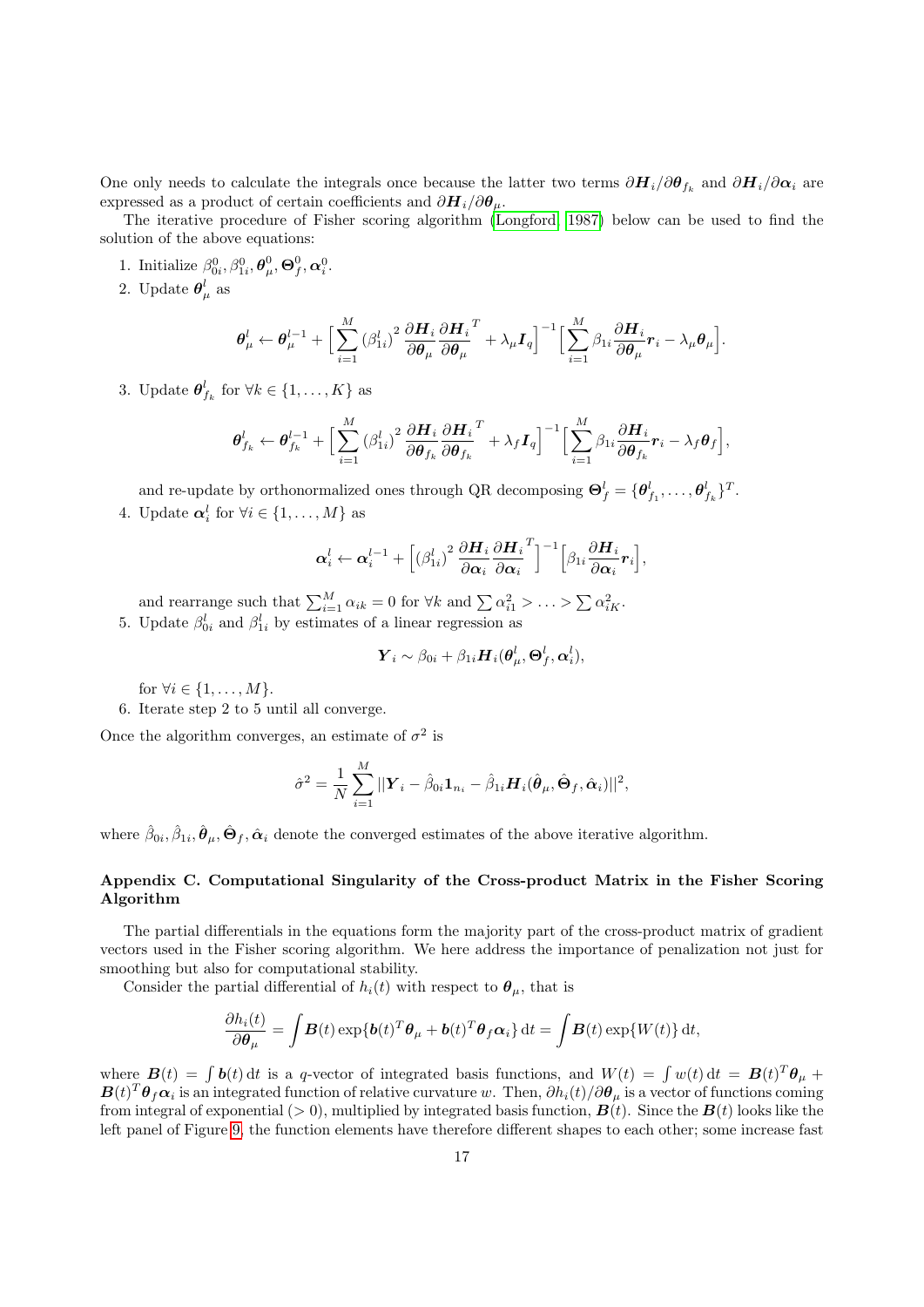

<span id="page-17-0"></span>Figure 9: (left) integrated basis; (center) intermediate function in calculation; (right) partial differential of  $H(t)$ 



<span id="page-17-1"></span>Figure 10: An example of  $w(t)$ , its integrated form, and the exponential of the integrated.

and some are always near zero. For this reason, when these functions are evaluated at observed points, the cross-product matrix of gradient vectors,  $(\partial \bm{H}_i/\partial \bm{\theta}_\mu)(\partial \bm{H}_i/\partial \bm{\theta}_\mu)^T$ , will be computationally singular because of relatively near zero values at its diagonal.

To help understanding, we illustrate the form of functions derived at each computation step. Suppose there is a curve of  $w(t)$ , which is a straight line, as illustrated in Figure [10.](#page-17-1) Accordingly, the form of partial differential of  $h(t)$  can be drawn by multiplying  $\mathbf{B}(t)$  (the left panel of Figure [9\)](#page-17-0) and  $W(t)$  (the center panel of Figure [10\)](#page-17-1); see the center and right panel of Figure [9.](#page-17-0) As aforementioned, functions of  $\partial h_i(t)/\partial \theta_\mu$ have different forms, therefore the evaluated cross product matrix has values, for this example, as shown in Table [3.](#page-18-0)

To summarize, the penalty parameters  $\lambda_\mu$  and  $\lambda_f$  play a role for computational stability for the algorithm. If there is an issue with non-existence of inverse matrix due to computationally singularity, setting  $\lambda$ 's at suitable values will be a key technique to make the algorithm converge.